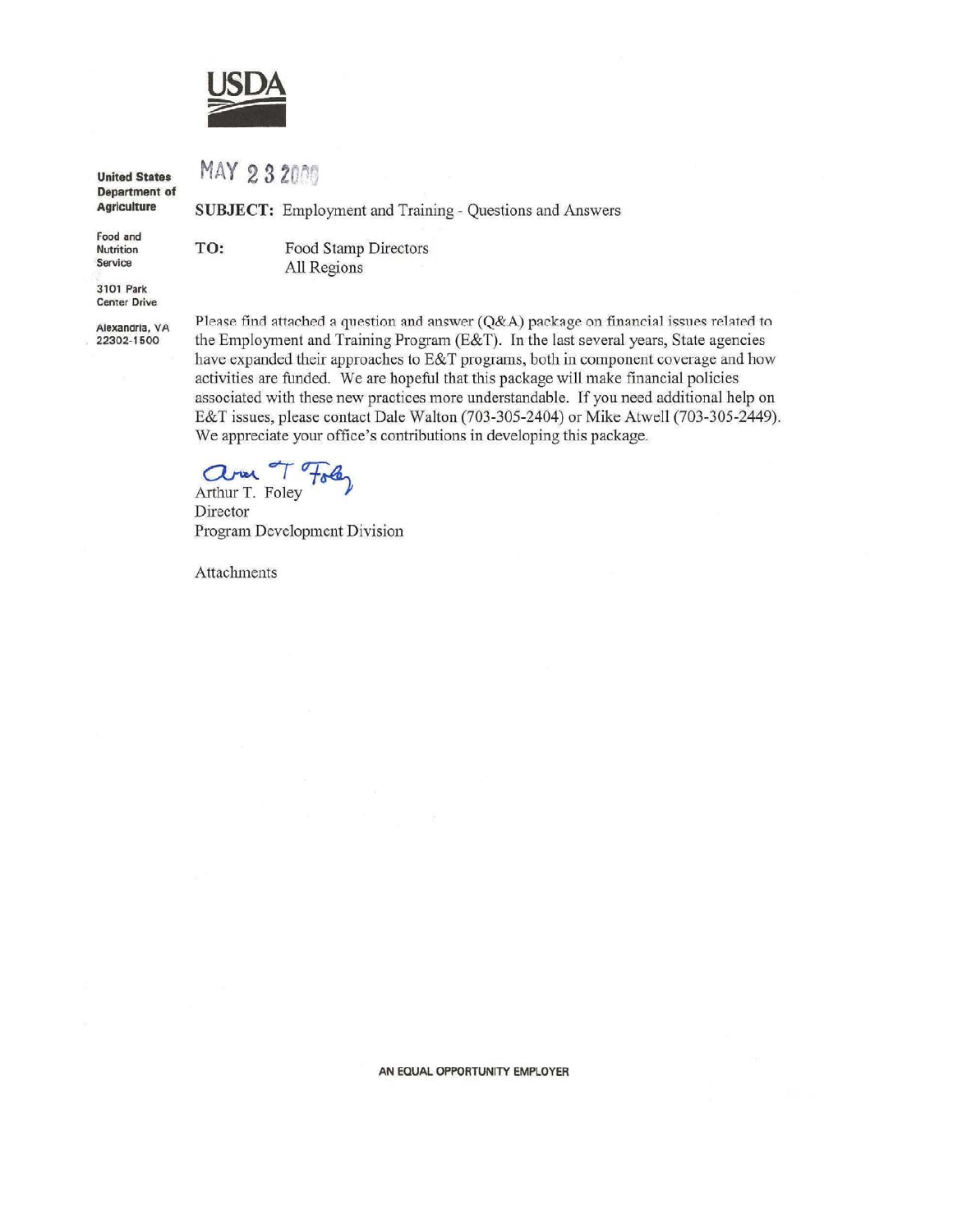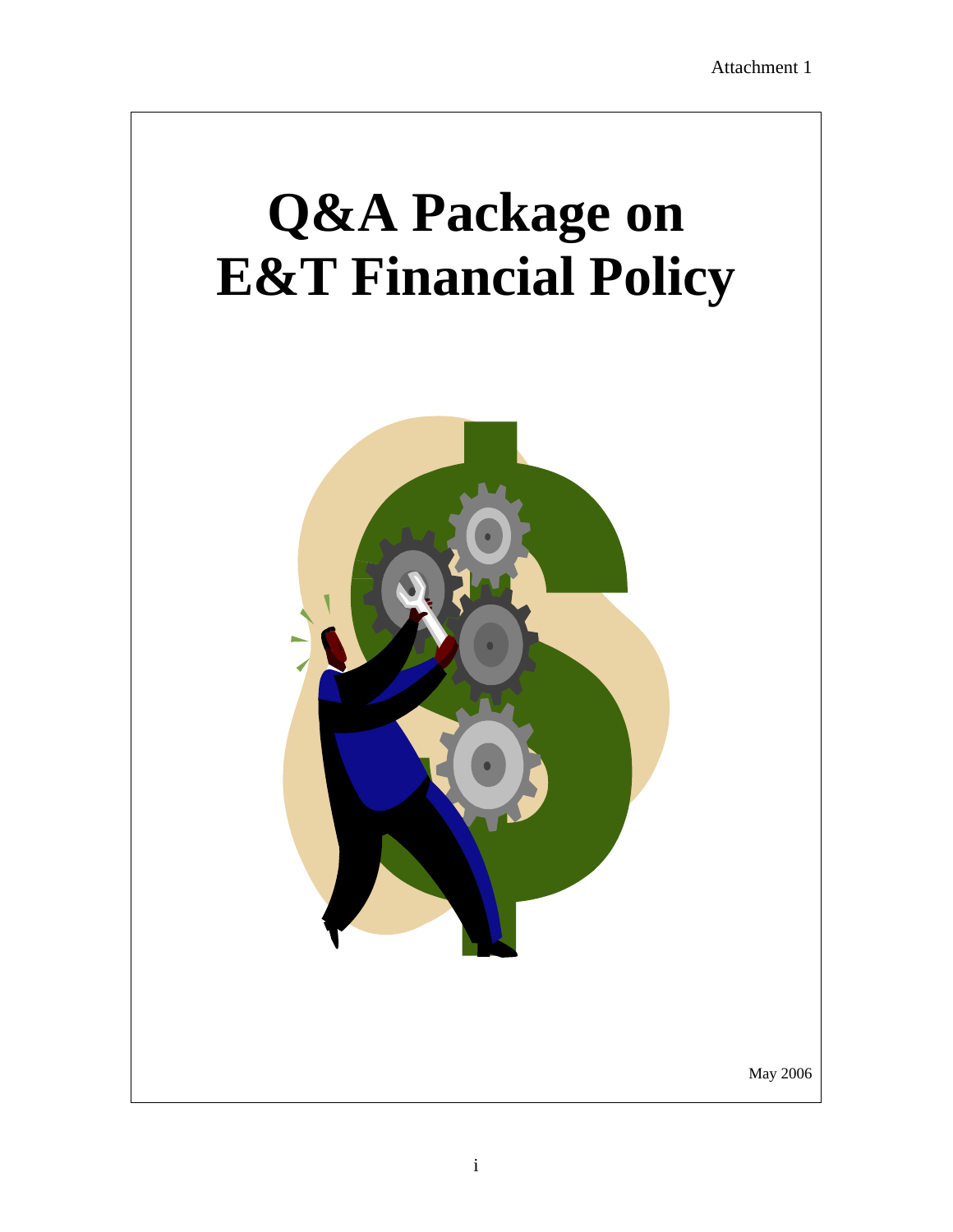# **Q&A Package on E&T Financial Policy**

| <b>Table of Contents</b>                                                                                                                                                                                                                                                   | Page                |
|----------------------------------------------------------------------------------------------------------------------------------------------------------------------------------------------------------------------------------------------------------------------------|---------------------|
| A. Allowable Costs                                                                                                                                                                                                                                                         |                     |
| 2. Are there general guidelines that can be used to assess whether E&T expenditures are                                                                                                                                                                                    |                     |
| 3. What do the terms "reasonable and necessary" mean when applied to costs?<br>4. What are the documentation, reporting and recordkeeping requirements required for                                                                                                        | $\overline{2}$<br>2 |
| 5. What are the differences in the meanings of costs, expenditures, and State agency<br>6. May the State agency use E&T funds to pay for solicitation of contract proposals?<br>7. If a client obtains a job after participating in an E&T component, may the State agency | 3                   |
|                                                                                                                                                                                                                                                                            |                     |

# **B. Allowable Components and Related Costs**

**3** 

| 1. What guidance is available to help determine whether an E&T component may be        |                          |
|----------------------------------------------------------------------------------------|--------------------------|
|                                                                                        | $\overline{\phantom{a}}$ |
|                                                                                        |                          |
|                                                                                        |                          |
|                                                                                        |                          |
|                                                                                        |                          |
| 6. May E&T funds be used for medical screening to determine physical or mental fitness |                          |
|                                                                                        |                          |
|                                                                                        |                          |

# **C. Participant Reimbursements**

**6** 

| 2. May the 100 percent E&T grant allocation be used to pay for participant                 |  |
|--------------------------------------------------------------------------------------------|--|
|                                                                                            |  |
| 3. Are there guidelines to assess whether a participant expense is an approvable           |  |
|                                                                                            |  |
| 4. What types of expenditures are potentially approvable for participant reimbursements? 6 |  |
| 5. May FNS reimburse participant costs for an E&T exempt individual to overcome a          |  |
|                                                                                            |  |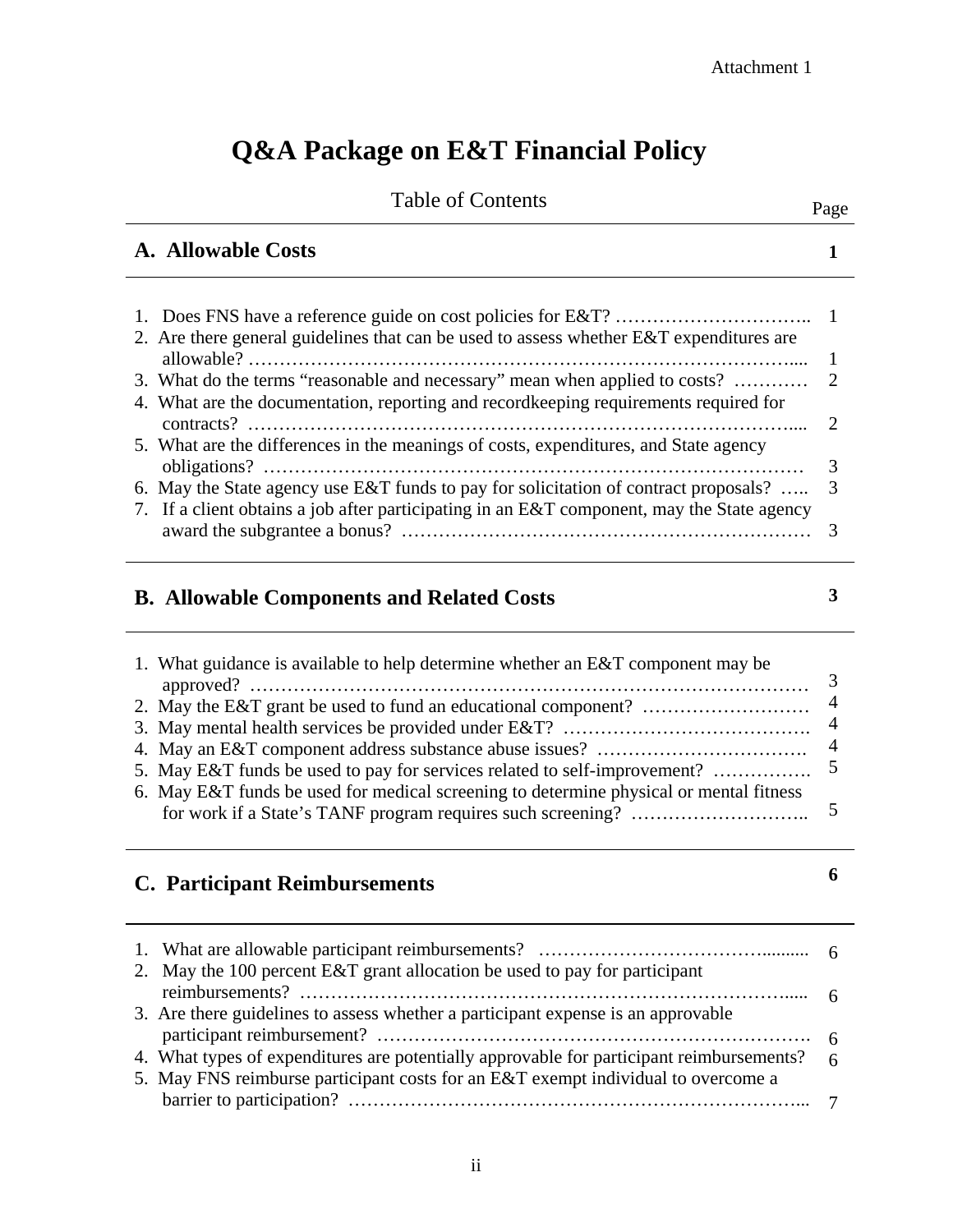7

| 7. May a State agency use TANF reimbursement guidelines for E&T?<br>8. May the State agency overspend its approved amount for one category of participant<br>expenses, such as transportation/other, as long as it does not spend more then what                 | 7       |
|------------------------------------------------------------------------------------------------------------------------------------------------------------------------------------------------------------------------------------------------------------------|---------|
|                                                                                                                                                                                                                                                                  | 8       |
| <b>D. 50 Percent Reimbursements</b>                                                                                                                                                                                                                              | 8       |
| 1. What is the difference between a State match and a reimbursement?<br>2. May a State agency receive reimbursement for expenses paid for by the E&T grant?.<br>3. Must a State agency expend its 100 percent E&T grant allocation before it may                 | 8<br>8  |
| receive the additional 50 percent reimbursements of administrative costs?                                                                                                                                                                                        | 8       |
| 4. When determining the value of allowable goods and services for reimbursement, may                                                                                                                                                                             | 9       |
| E. Expenditures Not Charged to the State Agency                                                                                                                                                                                                                  | 9       |
| 1. May the State agency receive reimbursements for expenditures that the subgrantee has                                                                                                                                                                          |         |
| agreed not to require the State agency to pay?                                                                                                                                                                                                                   | 9<br>10 |
| 3. Why aren't the services that the State agency doesn't have to pay for (that is, the                                                                                                                                                                           | 10      |
| 4. What types of problems have arisen when a State agency has been permitted to use                                                                                                                                                                              |         |
| <b>F. Cash Donations</b>                                                                                                                                                                                                                                         | 11      |
| 1. Is the State agency allowed to receive reimbursement for private cash donations?  11<br>2. May State agencies obtain general blanket waivers for prior approval in the event they                                                                             |         |
| might receive a private donation, providing there are also blanket assurances of                                                                                                                                                                                 | 11      |
| 3. Is cash held by local subgrantees considered private cash that may be federally<br>reimbursed only after a private cash donation waiver has been approved?                                                                                                    | 12      |
| 4. Are there limitations on the types of private entities that may make cash donations for                                                                                                                                                                       |         |
| 5. Once the State agency receives the private cash donation (as long as the donation<br>meets private cash donation conditions and a waiver has been approved), may the state<br>utilize other organizations to perform the actual services (public or private)? | 12      |

6. Are participant costs related to starting or retaining employment reimbursable costs? ...

 $\overline{a}$ 

 $\overline{a}$ 

 $\overline{a}$ 

 $\overline{a}$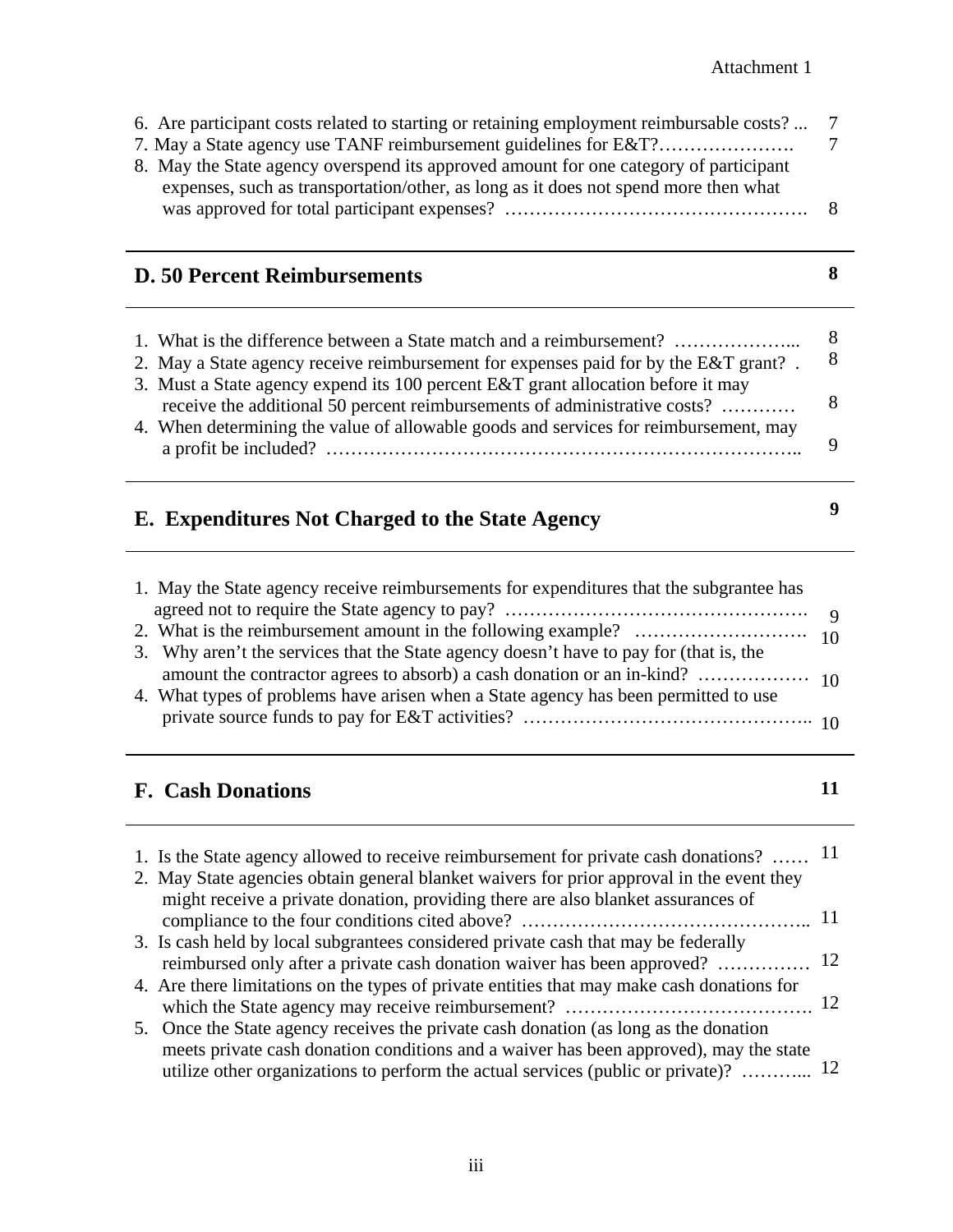# **G. In-kinds**

| 4. What types of entities are not allowed receive federal reimbursements for in-kinds? $_{13}$<br>5. What basis is used to determine whether an entity may receive reimbursements for in- |  |
|-------------------------------------------------------------------------------------------------------------------------------------------------------------------------------------------|--|
| 6. What basis is used to determine whether a contribution is "in-kind" and if it is, whether                                                                                              |  |
|                                                                                                                                                                                           |  |
|                                                                                                                                                                                           |  |
| 8. May a State agency seek 50 percent reimbursement or use the E&T grant to pay for an                                                                                                    |  |
|                                                                                                                                                                                           |  |
|                                                                                                                                                                                           |  |

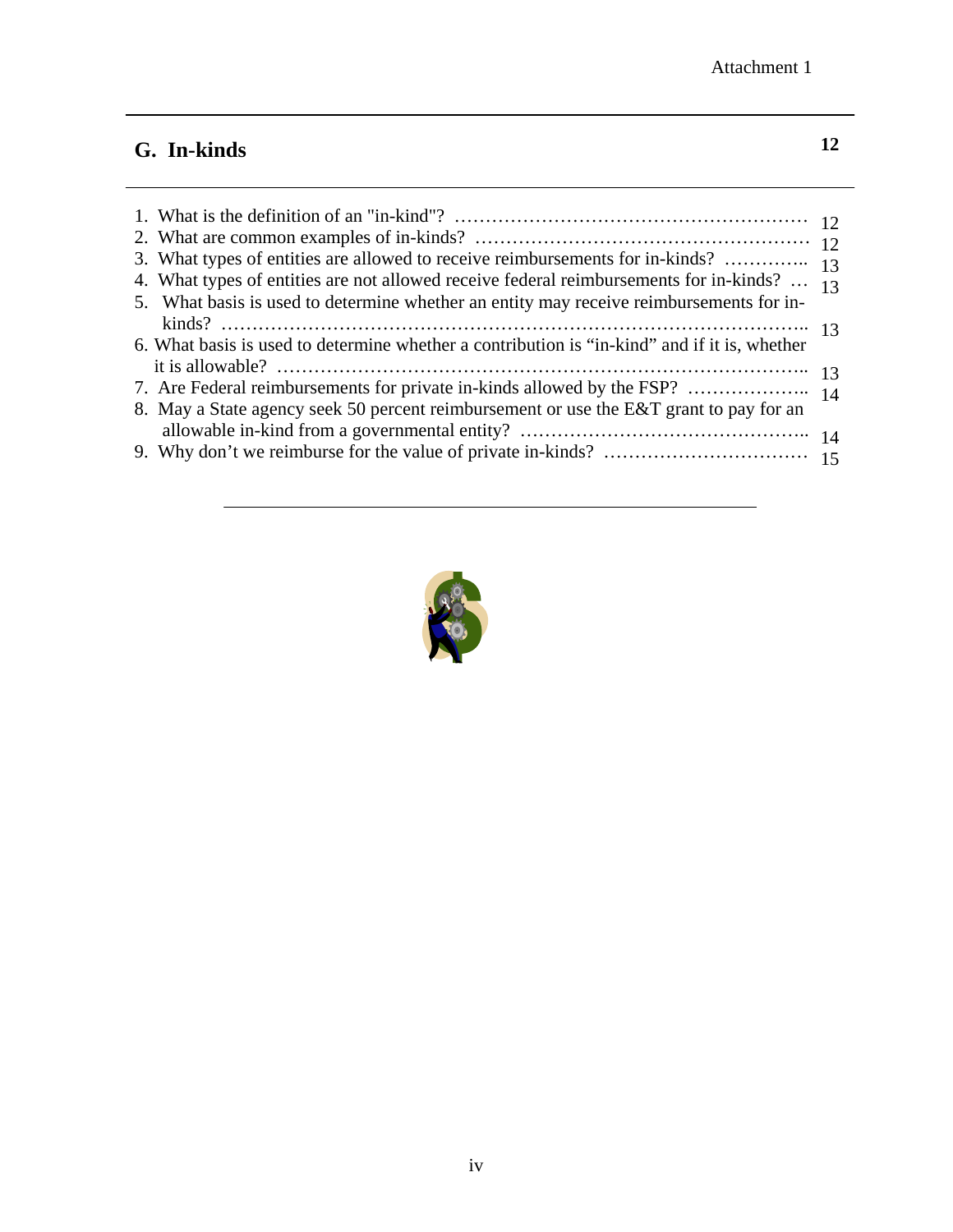#### Attachment 1

# **FOOD STAMP PROGRAM (FSP) EMPLOYMENT & TRAINING (E&T) Financial Q&A Package**

## **A. Allowable Costs**

1

#### **1. Does FNS have a reference guide on cost policies for E&T?**

There is not a reference guide specifically for E&T. However, FNS plans to extract general Federal cost policy guidance from Appendix C of the Food Stamp Nutrition Education (FSNE) guidance and create a more generic document for wider use. In the meantime, the guidance in the FSNE guidance is a good resource for general cost policies for the Program. The 2007 FSNE Guidance is posted at:

- the National Agricultural Library Food Stamp Nutrition Connection: http://www.nal.usda.gov/foodstamp;
- the FSP web site: http://www.nal.usda.gov/foodstamp/National\_FSNE.html#guidance
- and the Partner Web site: https://www.fnspartner.usda.gov/.

## **2. Are there general guidelines that can be used to assess whether E&T expenditures are allowable?**

To be allowable, charged costs must be valid obligations of the State, local government or subgrantee and must be necessary, reasonable and allocable charges under an approved E&T plan. Allowable costs are specified in Office of Management and Budget (OMB) cost circulars, Department rules and FSP rules.<sup>1</sup> Guidance for allowable costs for FSNE is contained in Appendix C, of the FSNE Guidance. Although this guidance includes information that is specific to FSNE, the financial policies are standard financial management guidance (except for the FSP disallowance of reimbursements for in-kinds from non-governmental entities, as specified in program regulations at 7 CFR 277.4(e)). Refer to question A-1 above.

Allowable costs for E&T must meet the following conditions:

- The product or service must directly relate to an approved E&T Program component and be necessary and reasonable;
- The product or service may not be for the purpose of overcoming barriers to participation that make clients exempt from Federal work registration altogether or from State E&T Program participation requirements;

<sup>&</sup>lt;sup>1</sup> OMB regulations at 2 CFR part 225 (OMB Circular A-87), 2 CFR 220 (OMB Circular A-21), 2 CFR 215 (OMB Circular A-110) and 2 CFR 230 (OMB circular A-122), Departmental rules at 7 CFR 3016 and FSP rules at 7 CFR 277.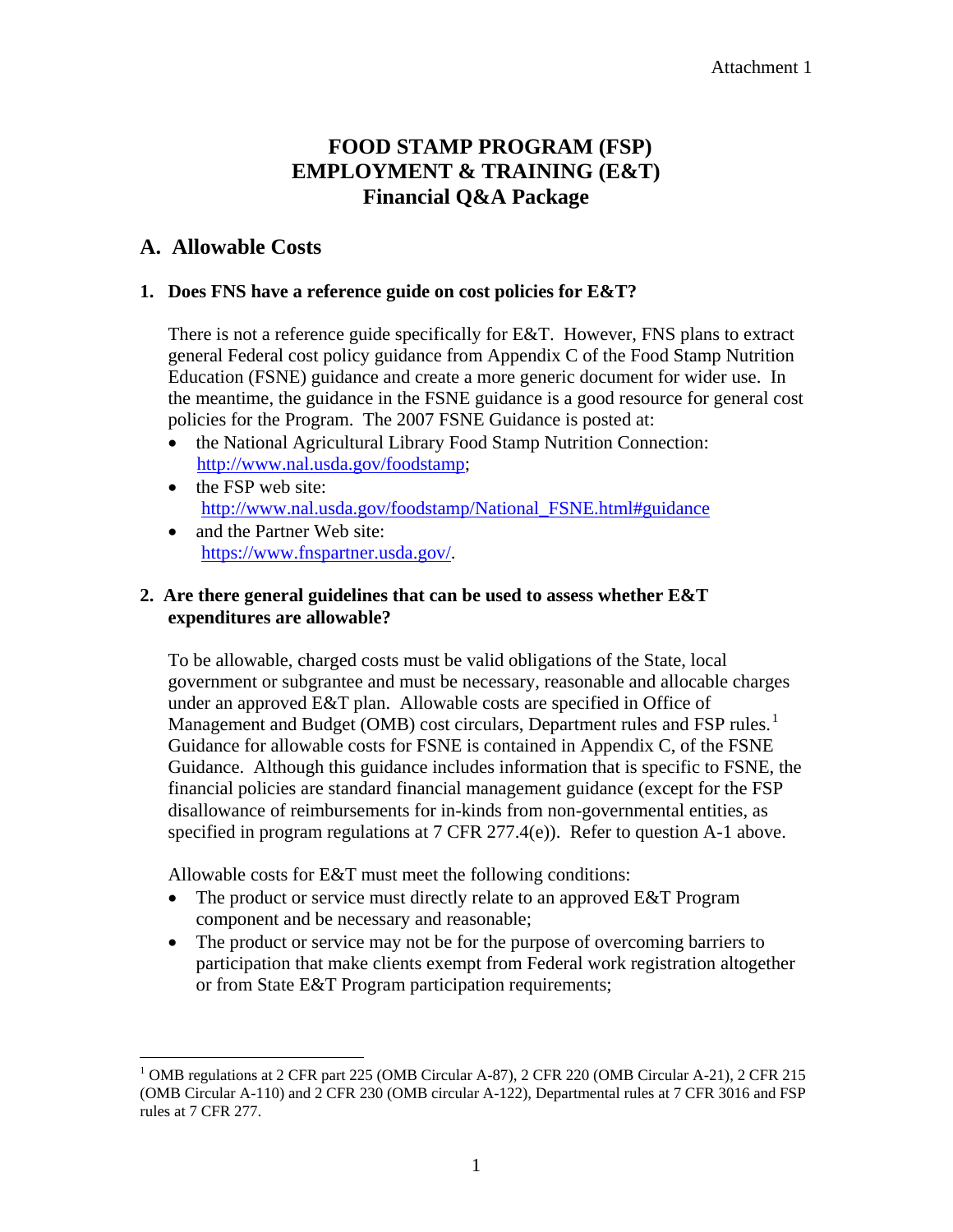- The product or service may not be available through another government program or available at no cost to the participant through a private source, e.g., charitable donations; and
- The State Plan must contain information about the product or service and its cost and the Regional office must review and approve the State Plan.

#### **3. What do the terms "reasonable and necessary" mean when applied to costs?**

The OMB Circulars provide guidance for selected types of allowable administrative costs. All costs covered by E&T also must meet a "reasonable and necessary" test.

A cost is *reasonable* if, in its nature and amount, it does not exceed that which would be incurred by a prudent person under the circumstances prevailing at the time the decision was made to incur the costs. Thus, reasonable costs:

- Provide a program benefit generally commensurate with the costs incurred;
- Are in proportion to other program costs for the function that the costs serve; and
- Are within the scope of E&T.

A cost is *necessary* if it is needed in the performance of the program. Thus, necessary costs:

- Are incurred to carry out essential functions of E&T;
- May not be avoided without adversely affecting program operations;
- Are a priority expenditure relative to other demands on availability of administrative resources; and
- Do not duplicate existing efforts.

#### **4. What are the documentation, reporting and recordkeeping requirements required for contracts?**

For there to be a State agency obligation to pay, there must be legal documents that tie any expenditure to a payment process, i.e. contract, invoices, checks, etc. Generally Accepted Accounting Standards would apply to the entire contract performance and payment system. The contract must stipulate the terms and conditions for the entire process, including performance reporting, invoicing, and payment by the State. There must be a written trail which may be reviewed by FNS and audited by USDA.

In PART 3016--UNIFORM ADMINISTRATIVE REQUIREMENTS FOR GRANTS AND COOPERATIVE AGREEMENTS TO STATE AND LOCAL GOVERNMENTS, 7 CFR 3016.36 (i) provides direction on what grantees and subgrantees should include as contract provisions and 7 CFR 3016.36(i)(11), provides that records must be maintained for three years after grantees or subgrantees make final payments and all pending matters are closed. These are federal requirements.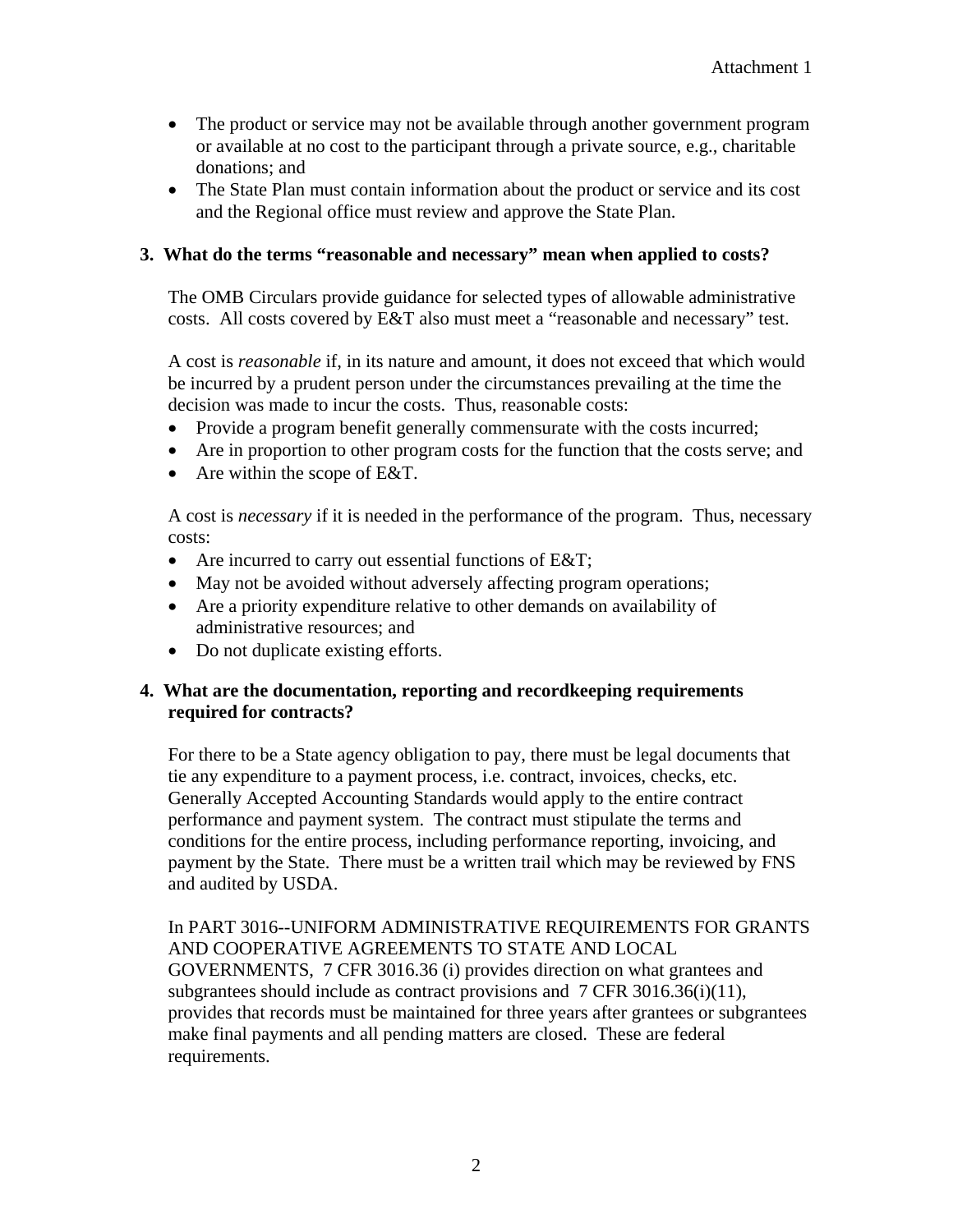## **5. What are the differences in the meanings of costs, expenditures, and State agency obligations?**

"Expenditure" is the correct term when talking about cash outlays. "Costs" is a more general term that may apply to certain amounts which are not due for payment. The term "State Obligation to Pay" is used for certain expenditures made by a grantee or implementing agent, for which there is a legal requirement for payment. Generally these are costs or expenditures which are defined by legal documents, such as contracts or memorandum of understanding. PART 3016--UNIFORM ADMINISTRATIVE REQUIREMENTS FOR GRANTS AND COOPERATIVE AGREEMENTS TO STATE AND LOCAL GOVERNMENTS, 7 CFR 3016.3 provides definitions of financial terms for Federal grants.

## **6. May the State agency use E&T funds to pay for solicitation of contract proposals? For example, if a State agency is issuing a "Request for Applications" to select three to five contractors to perform E&T statewide, is the State agency allowed to charge its advertising costs for the procurement of those services to E&T?**

Yes.FSP Regulations allow advertising as an allowable charge if it is being done for the procurement of goods and services. This assertion is supported in 7 CFR 277 Appendix A, Paragraph A (2)(b) and by the OMB Cost Circular.

## **7. If a client obtains a job after participating in an E&T component, may the State agency award the subgrantee a bonus?**

The State agency may award a bonus to the subgrantee for job placement when job placement is defined as occurring no later than 30 days after the participant begins work. E&T funds may not be used as bonuses for job retention or for job placements defined as occurring more than 30 after a client begins work.

## **B. Allowable Components and Related Costs**

## **1. What guidance is available to help determine whether an E&T component may be approved?**

An approvable component must support the purpose of the E&T Program in accordance with section  $6(d)(4)(A)(i)$  of the Food Stamp Act of 1977, as amended (the Act). The purpose of the E&T program is to assist members of FSP households in gaining skills, training, work, or experience that will increase their ability to obtain regular employment.To be approvable, a component must entail a certain level of effort and may not delay the individual's eligibility for benefits or issuance of benefits. Per section  $6(d)(4)(B)$  of the Act and FSP regulations at 7 CFR 273.7(e)(1), the State E&T program must include one or more of the following six components: 1) job search; 2) job search training; 3) workfare; 4) work experience or training; 5)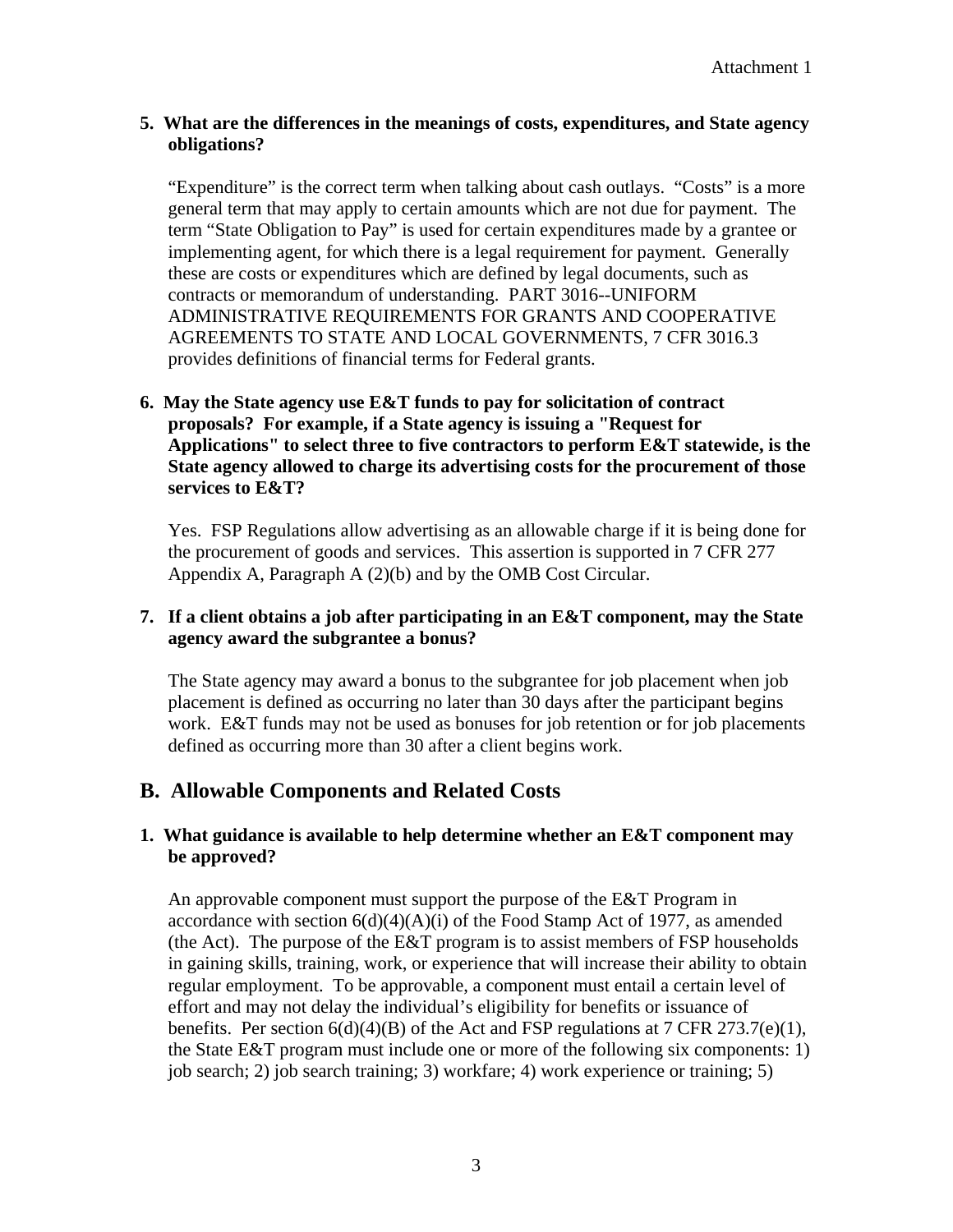project, program or experiment aimed at accomplishing the purpose of E&T; and 6) educational programs or activities.

An E&T component designed for overcoming barriers to employability that qualify the applicant or recipient for a Federal or State exemption from E&T is not allowable because the component would be unnecessary due to the participant's exemption from E&T. An E&T component that provides for the purchasing of services and goods associated with beginning and retaining employment is not allowable since this is beyond the scope of E&T, which is limited to providing goods and services leading up to employment. Refer to question A-1 above.

#### **2. May the E&T grant be used to fund an educational component?**

Section  $6(d)(4)(B)(v)$  of the Act and 7 CFR 273.7(e)((1)(vi) identify as an allowable component "educational programs or activities to improve basic skills and literacy, or otherwise improve employability, including educational programs determined by the State agency to expand the job search abilities or employability of those subject to the program…" .

E&T may not be charged more than the general public (or what the client would pay if not participating in E&T) for education. Section  $6(d)(4)(H)$  of the Act states: "Federal funds made available to a State agency for purposes of the component authorized under subparagraph  $(B)(v)$  [educational programs or activities] shall not be used to supplant non-Federal funds used for existing services and activities that promote the purposes of this component." FSP regulations at 7 CFR 273.7(d)(ii)(G) provide that Federal funds made available to a State agency to operate an educational component under paragraph 7 CFR  $273.7(e)(1)(vi)$  must not be used to supplant non-Federal funds for existing educational services and activities of this component. Consequently, E&T may not be charged for the difference between the actual costs of instruction and the tuition and fees that are charged to the general public. If a subsidy is available to all students but is made a separate charge for FS recipients, E&T participants are being treated differently than other students and in so doing State funds are being supplanted.

## **3. May mental health services be provided under E&T?**

Persons in need of mental health services would either be exempt from Federal work registration requirements as mentally unfit for employment (refer to 7 CFR 273.7(b) (ii)) or be eligible for a State to exempt from its E&T participation requirements due to difficulties of a lesser degree. Therefore, mental health treatment is not a necessary participant cost and may not be funded by E&T.

#### **4. May an E&T component address substance abuse issues?**

Generalized anti-drug, anti-alcohol and mental health discussions are permissible as part of an approved component. The amount of time spent on such discussions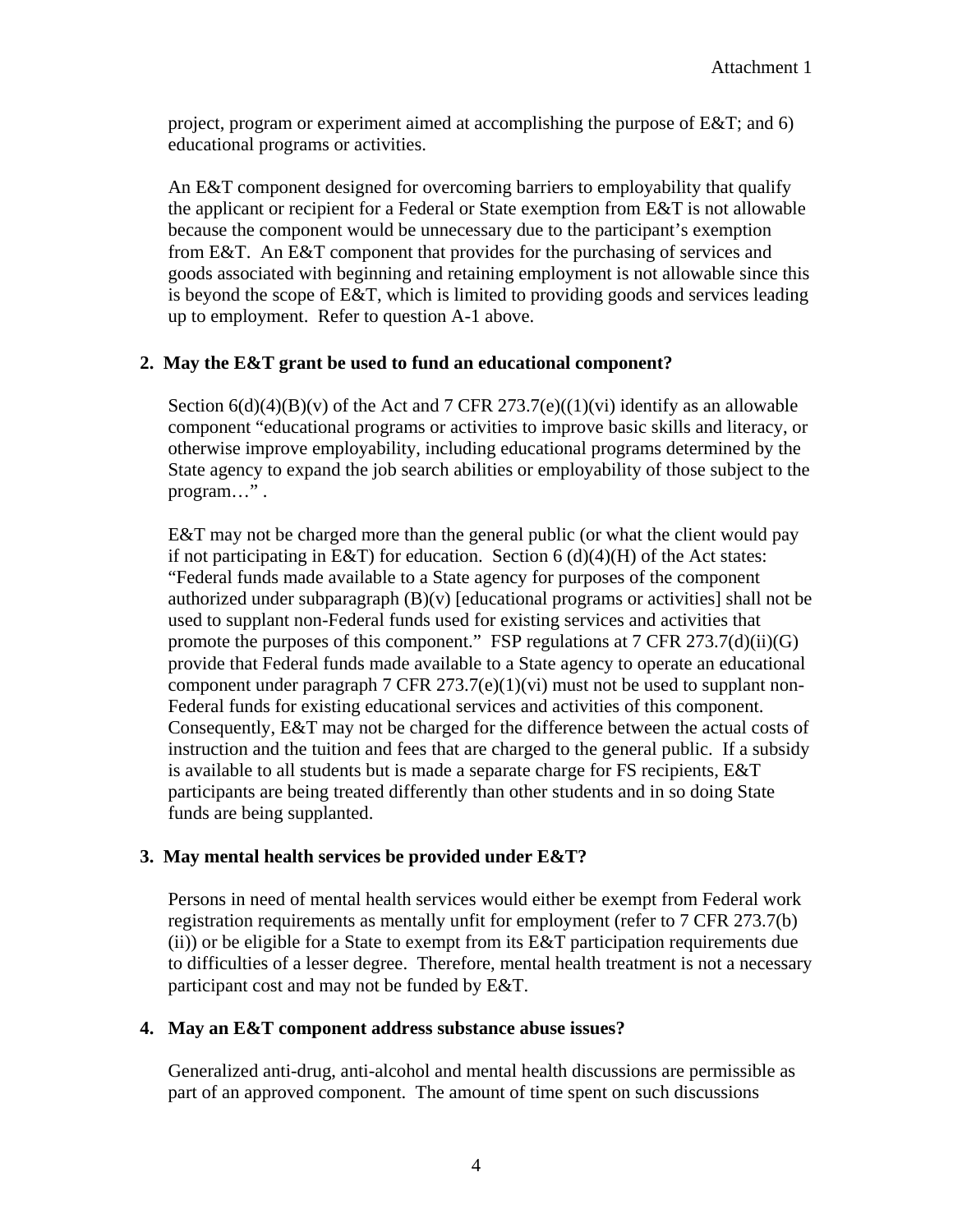should not be more than would normally be dedicated to other aspects of the component that do not deal directly with its main thrust. For instance, if a component requires 20 hours, 10 hours or more should not be spent talking about drugs and alcohol abuse or mental health issues. In another example, if a training component covers job search, interview preparation, dress, hygiene, etcetera, then the drug, alcohol or mental health discussion should take up no more time--and probably significantly less--than the other activities do.

Substance abuse treatment, defined as behavior modification therapy for those who use drugs or alcohol to the detriment of themselves and others is not a reimbursable E&T activity. Food stamp applicants and recipients regularly undergoing such treatment are exempt from program work requirements per 7 CFR 273.7(vi).

The bottom line is that an E&T component should not be the forum for "support groups, referrals and treatment planning and implementation," but may be used for general discussions and the distribution of brochures and other materials.

#### **5. May E&T funds be used to pay for services related to self-improvement?**

Services related to general self-improvement that are part of an approved E&T component, such as costs associated with running a job club support group or providing a workshop designed to increase job hunters' motivation and selfconfidence, may be allowable provided there is a direct link between the activities and job-readiness.

#### **6. May E&T funds be used for medical screening to determine physical or mental fitness for work if a State's TANF program requires such screening?**

E&T participation commences with the start of participation in an E&T component. Consequently, activity prior to an applicant's participation in an E&T component, such as this medical screening, may not be charged to E&T.

However, this charge may be an appropriate administrative charge to the certification process. Section  $6(d)(1)(D)(iii)(II)$  of the Act prohibits a State agency from using a meaning, procedure, or determination for the FSP that is less restrictive than what is used for TANF. Although there is no Federal definition or requirements for establishing physical or mental incapacity for TANF, State agencies do have flexibility to make their own eligibility and payment rules. State agencies are prohibited from using Federal TANF funds to pay for medical services. The expense associated with a doctor's examination or medical assessment required to substantiate that an individual is unable to participate in work or training activities, or to establish eligibility under the deprivation factor of incapacity, is an allowable cost for determining eligibility. Therefore, use of FSP administrative funds for determining eligibility may be used to reimburse State agencies for half of their expenses for such verification, as this cost is considered reasonable and necessary to the program.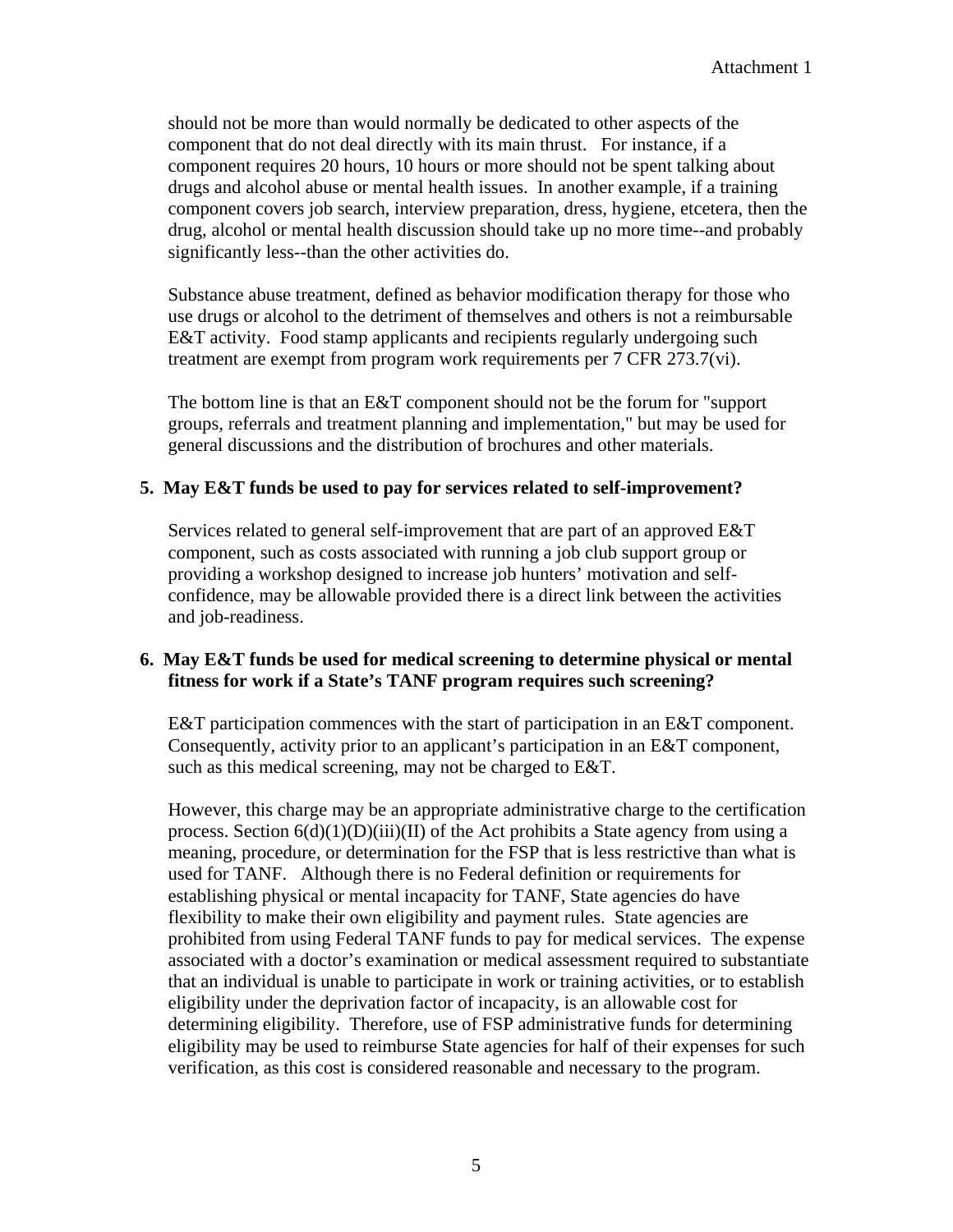Again, although this may be an allowable certification cost, E&T funds cannot be used for this purpose.

## **C. Participant Reimbursements**

## **1. What are allowable participant reimbursements?**

State agencies must provide payments to E&T participants for expenses that are reasonable and necessary and that directly relate to participation in E&T. State agencies receive a 50 percent reimbursement for these costs. Costs may include, but are not limited to: dependent care, transportation, and other work, training or education related expenses such as uniforms, personal safety items or other necessary equipment, books and training manuals. The expense specified as ineligible for reimbursement is meals away from home. Refer to FSP regulations at 7 CFR 273.7(d)(3).

## **2. May the 100 percent E&T grant allocation be used to pay for participant reimbursements?**

No. The 100 percent E&T grant allocation may not be used to pay for participant reimbursements per 7 CFR 273.7(d)(3). However, a participant reimbursement is an allowable cost under the 50/50 regular funding.

#### **3. Are there guidelines to assess whether a participant expense is an approvable participant reimbursement?**

A participant reimbursement must directly relate to an approved E&T Program component and be necessary and reasonable to be allowable. Participant expenses:

- May not be for the purpose of overcoming barriers to participation that make clients exempt from Federal work registration altogether or from State E&T Program participation requirements (these costs are unnecessary due to the client's exemption);
- May not be available through another government program or available at no cost to the participant through a private source, e.g., charitable donations (these costs are unnecessary due to their availability from another source); and
- Cannot be for a client's regular employment, that is, employment that is not part of an E&T component (this is beyond the mission of the program).
- The State Plan must contain information about the service and its cost and the FNS regional office must review and approve the State Plan. Refer to FSP regulations at 7 CFR 273.7(d)(3).

## **4. What types of expenditures are potentially approvable for participant reimbursements?**

Examples of approvable purchases have included: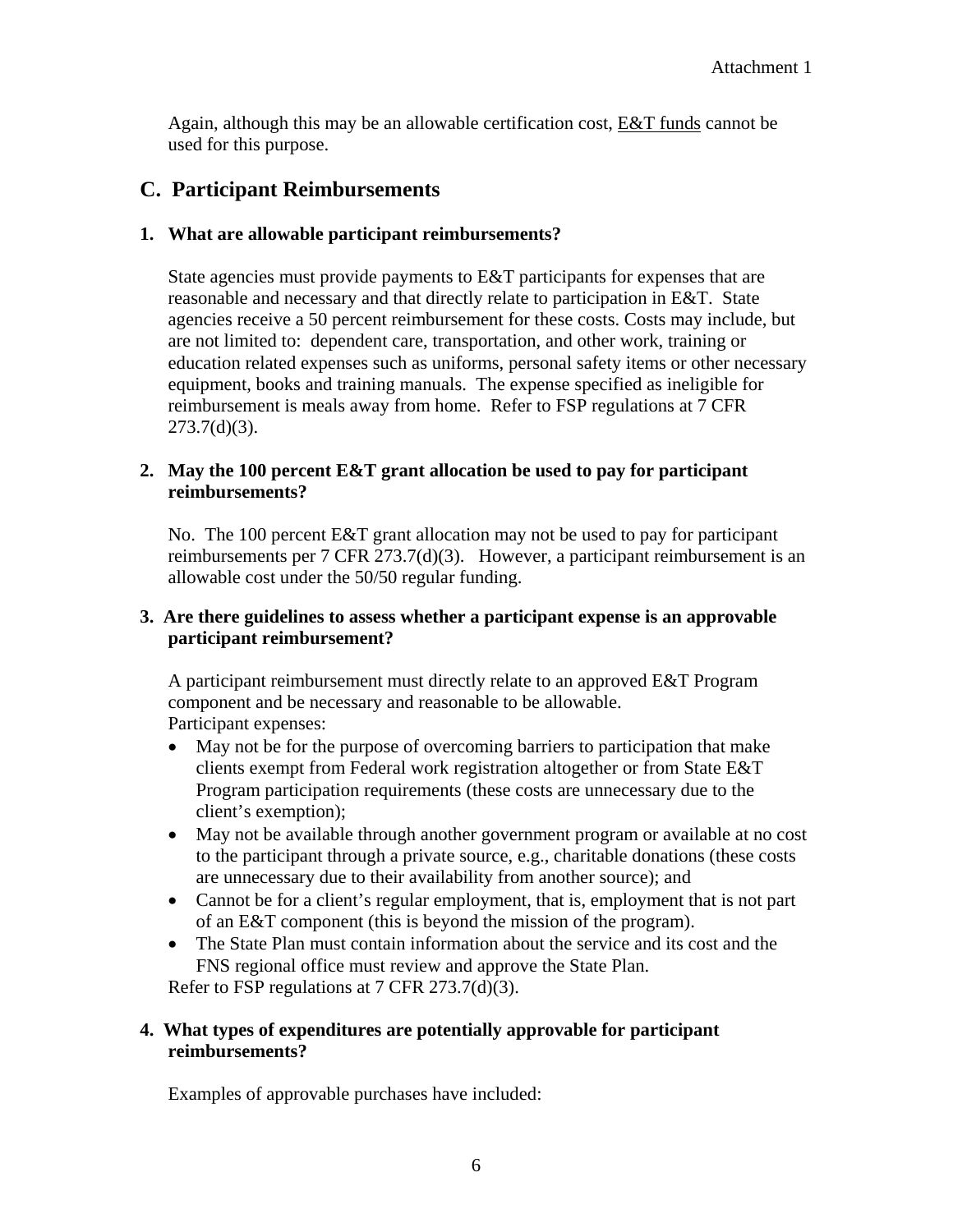- Clothing suitable for job interviews;
- Uniforms needed to participate in an E&T component;
- Licensing and bonding fees for a work experience or workfare placement in an E&T component;
- Vision correction (such as eyeglasses, bifocals, eye exam);
- Dental work (such as teeth cleaning, bridge);
- Legal services; and
- Housing assistance.

All reimbursements must meet the standards in question C-3 above.

#### **5. May FNS reimburse participant costs for an E&T exempt individual to overcome a barrier to participation?**

Historically, we have not paid these costs since they are beyond the mission of E&T; that is, these costs are unnecessary due to the individual's exemption from E&T. Examples of expenses denied for exempt clients to overcome an E&T participation barrier include:

- Medical services:
- Mental health treatment;
- Drug and alcohol counseling;
- Automobile purchase;
- Automobile insurance:
- Automobile ownership and operator taxes (tag, title, license); and
- Automobile repairs.

#### **6. Are participant costs related to starting or retaining employment reimbursable costs?**

The costs related to starting or retaining employment are not allowed since they are beyond the mission of E&T Program, which is to assist clients in obtaining employment. Transportation costs for clients to participate in an E&T component are reimbursable expenses, but we would not reimburse these same expenses transportation costs (or any other costs) if they are associated with a client's job instead of an E&T component. The following types of costs related to a client's employment have been disallowed:

- Clothing required for the job;
- Equipment or tools required for the job;
- Test fees:
- Union dues:
- Relocation expenses;
- Tools; and
- Licensing and bonding fees.

#### **7. May the State agency use TANF reimbursement guidelines for E&T?**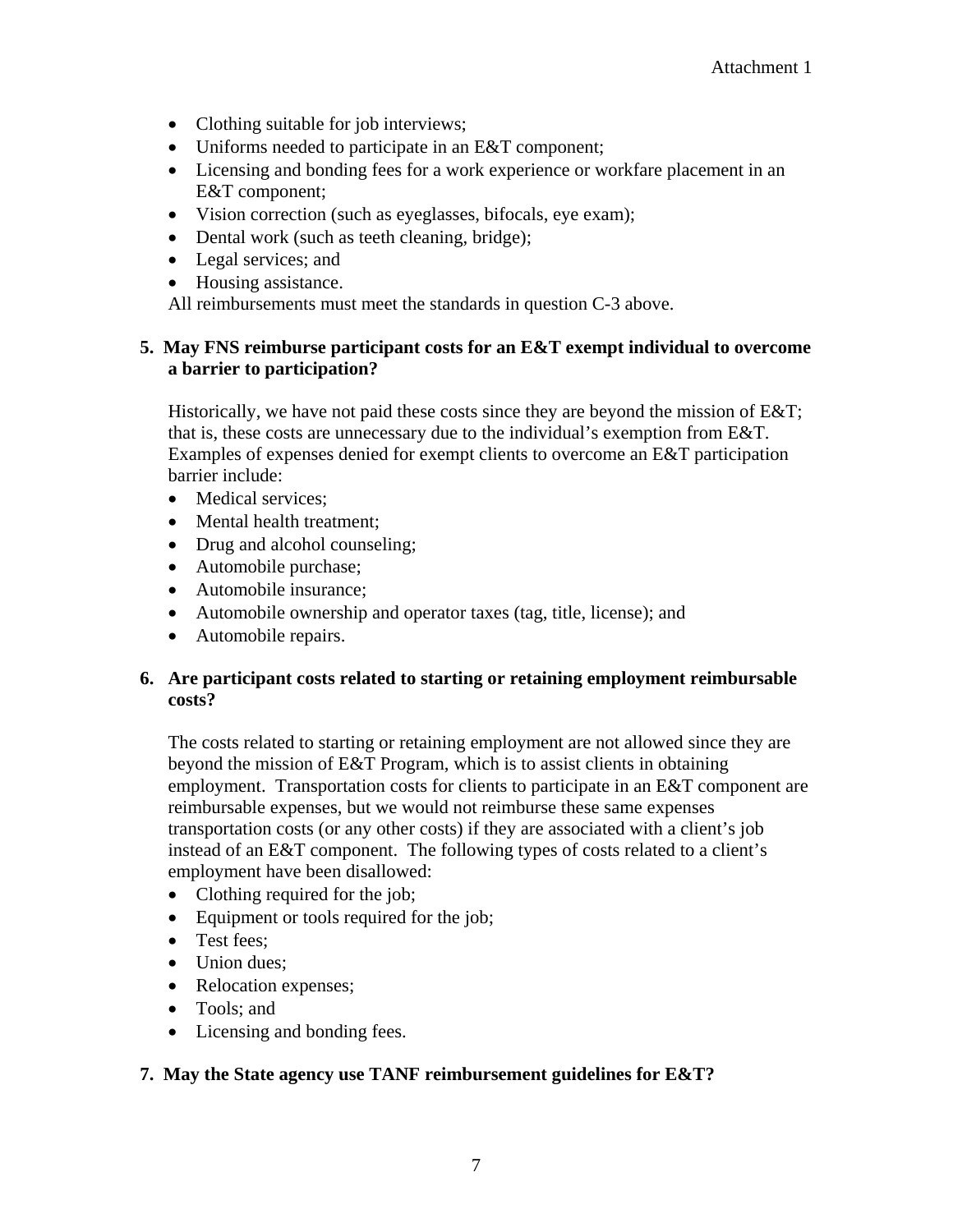The significant differences that exist between E&T and TANF Work Programs preclude FNS from allowing States to cover the entire array of expenditures considered suitable under TANF guidelines. A person participating in a TANF Work Program is exempt from participation in FS E&T. In addition, State agencies are prohibited from expending any Federal E&T funds on Title IV cash assistance recipients.

#### **8. May the State agency overspend its approved amount for one category of participant expenses, such as transportation/other, as long as it does not spend more then what was approved for total participant expenses?**

This is not a problem provided the expenses do not exceed the dependent care limits established in 7 CFR 273.7 (d)(3)(I) and do not exceed the approved totals for participant expenditures in the approved plan. If the State agency overspends the approved total, the Regional office has the authority to approve the increased amount.

## **D. 50 Percent Reimbursements**

#### **1. What is the difference between a State match and a reimbursement?**

The FSP is a reimbursement program and not a matching program. In a reimbursement program, in order to be eligible for payment, funds for allowable activities must be expended, after which FNS reimburses the State for 50 percent of expenditures. As long as the State agency records total outlays, FNS will reimburse the State agency 50 percent of the total outlays. In a matching program, the amount of funds made available to the State agency is simply matched on a dollar per dollar basis. This is an important distinction because under FSP rules, cash from nongovernmental sources cannot be used for administrative costs without a waiver.

#### **2. May a State agency receive reimbursement for expenses paid for by the E&T grant?**

No. The E&T allocation is a grant that may be used to pay 100 percent of allowable costs. FNS is not allowed to reimburse State agencies for E&T grant expenditures since that that would be reimbursing federal funds with federal funds, which is not allowed.

#### **3. Must a State agency expend its 100 percent E&T grant allocation before it may receive the additional 50 percent reimbursements of administrative costs?**

No. A State agency does not have to spend its 100 percent E&T grant before using its own funds and applying for federal reimbursement. However, from a financial management perspective it makes more sense for a State agency to deplete its 100 percent E&T grant prior to expending State funds.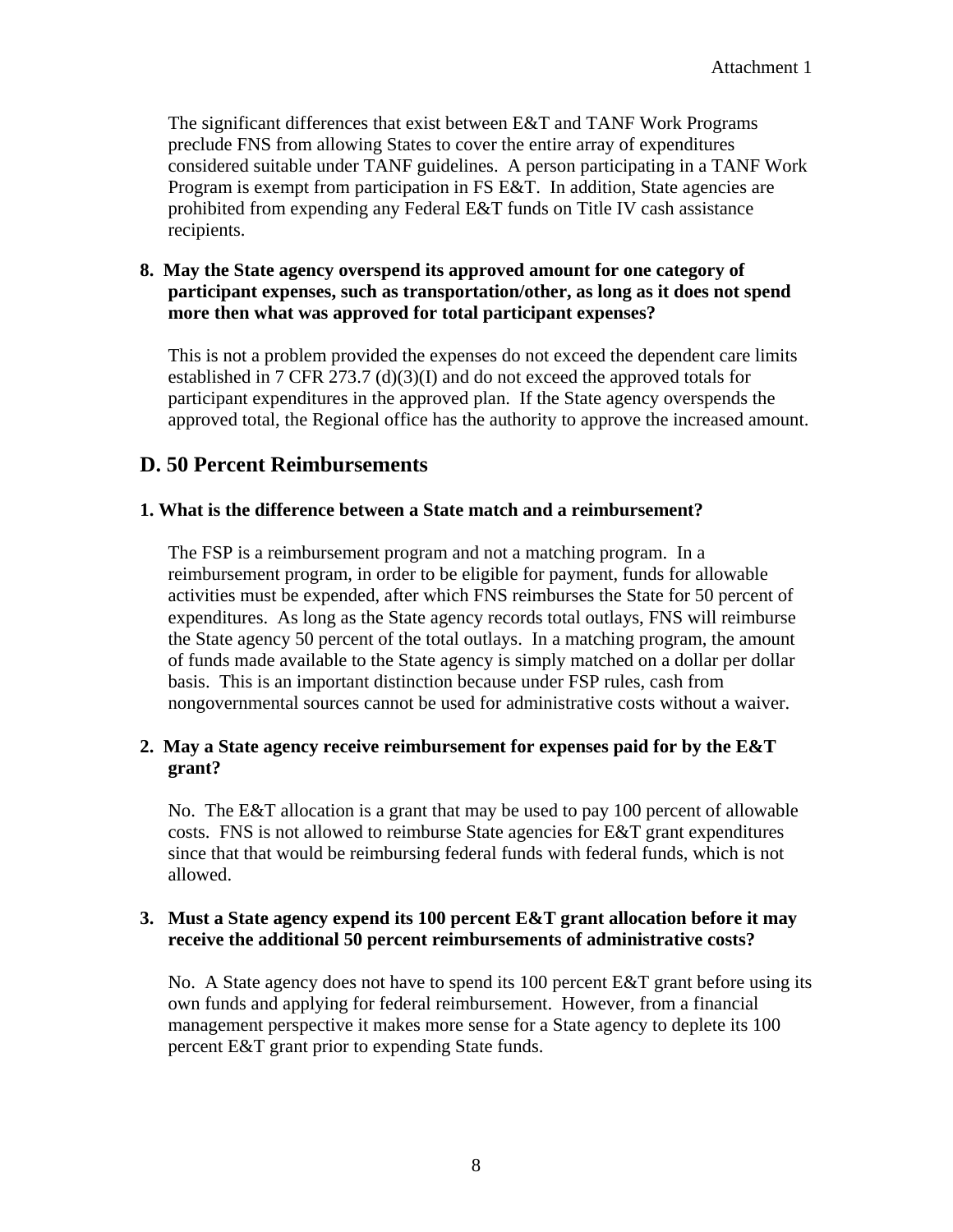#### **4. When determining the value of allowable goods and services for reimbursement, may a profit be included?**

If the entity is allowed to make a profit (a profit entity or not-for-profit entity in certain circumstances), a reasonable profit may be included in the cost of goods and services charged to E&T. Government entities are forbidden from charging a profit. Companies are required to declare their profit/non-profit status with the IRS. Although a profit may be included, the cost of goods and services must pass the reasonable costs test by being consistent with market prices for comparable goods and services.

Issues regarding profits normally do not come up since most grantees and subgrantees are government entities and forbidden from making a profit. When grant funds pay for services in the private sector, profits are being paid. As long as the entity is allowed to make a profit a profit may be included in the costs of the services provided.

If dealing with for-profit or not-for-profit entities, the profit normally will be built into the cost of the service being purchased and the profit percentage may not be included as a number. When an entity says it will perform some service for \$75 per case, a judgment as to whether that charge is necessary and reasonable must be made. If there is a profit in that \$75, the profit is not really being accepted or rejected. The guard against overcharge is the determination that the expenditure is necessary and reasonable. This is determined by looking at costs of salaries, supplies and other charges.

Contracts that specify that cost plus a percentage of costs will be used to calculate the charge are not allowed so grantees and subgrantees may not recognize a profit using this methodology.

## **E. Expenditures Not Charged to the State Agency**

## **1. May the State agency receive reimbursements for expenditures that the subgrantee has agreed not to require the State agency to pay?**

For nongovernmental organizations, there must have been a cost (expenditure) for the goods or services that were provided for them to qualify for reimbursement for E&T. For example, if a non-profit subgrantee spent actual cash for an allowable activity, 50 percent of the allowable outlay will be reimbursed, provided the following conditions are met: 1) The subgrantee spent funds that did not include any federal funds; and 2) The expenditure was for an allowable  $E&T$  activity approved in the  $E&T$  plan. FNS reimburses 50 percent of allowable expenditures regardless of whether the State agency actually pays the full cost for the activity. Therefore, if a State agency agrees to reimburse a subgrantee for 50 percent of its expenditures for activities approved in the E&T plan, provided such expenditures are made with non-Federal funds, FNS has a legal obligation to reimburse 50 percent.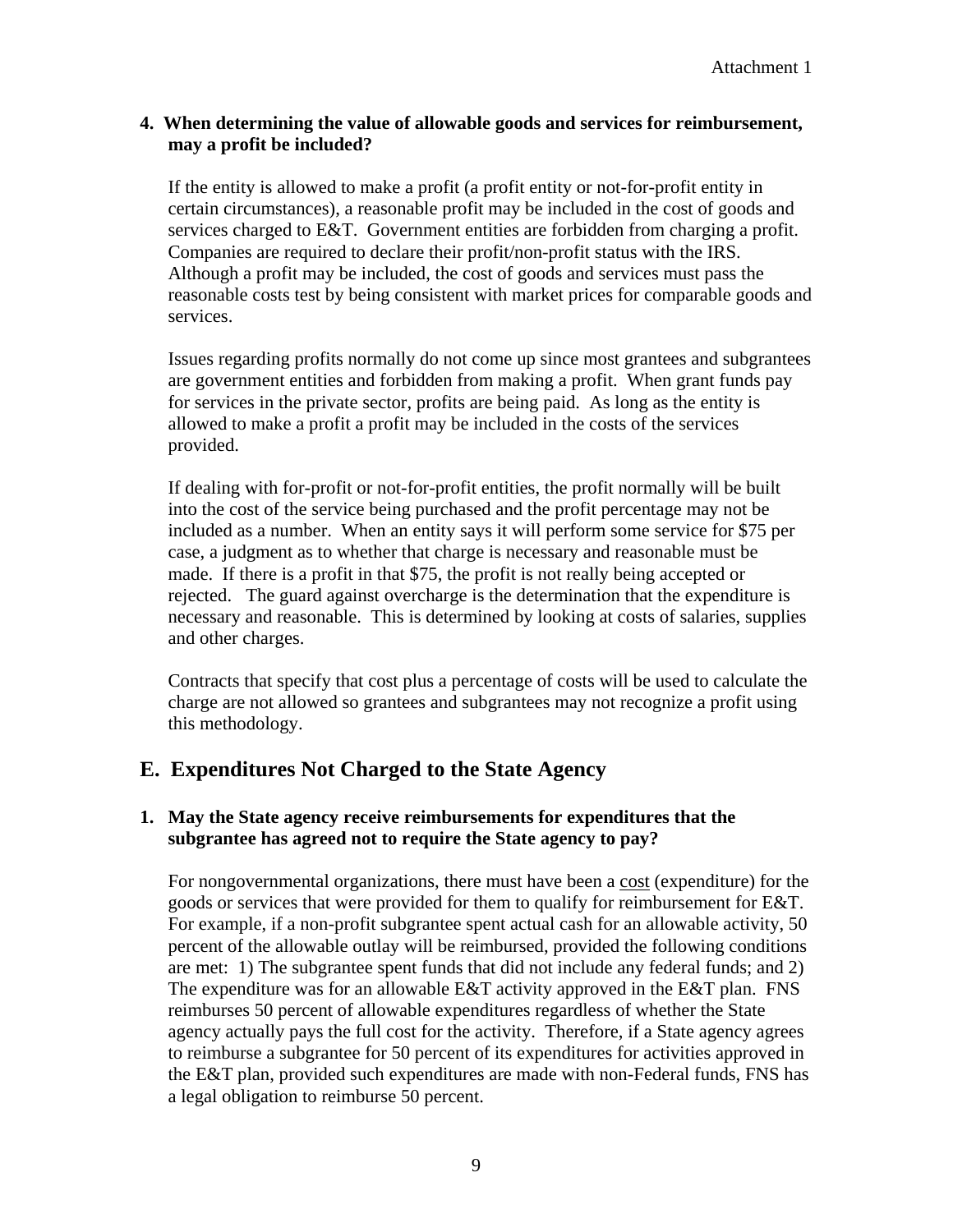There is a vulnerability to improper payment if the full value of contracted services is not provided and this could be hard to prevent on the front end. Consequently, it is recommended that a review or audit be required to examine these types of funding agreements.

## **2. What is the reimbursement amount in the following example?**

*Example***:** *The State agency contracted to pay a company one half of the cost of the services it provides. Services costing \$120,000 are provided; the negotiated amount that must be paid to the contractor by the State agency is \$60,000.*

FNS reimburses 50 percent of allowable costs. In this example, the Federal reimbursement will be \$60,000. It does not matter that this is the total amount that will be charged to the State agency for the services. As long as the government receives goods or services contracted to be provided consistent to their worth, the Federal government matches the expenditures at a full 50 percent, whether or not the State agency actually pays the subgrantee any State funds for the services provided. This transaction does not short change the Federal government because the full value (\$120,000) of the services was provided. Our concern is not whether the State agency actually paid the subgrantee full price for expenditures but rather whether there were allowable expenditures for which FNS has an obligation to pay.

In the same example, if the subgrantee had expenditures of only \$60,000, the reimbursement would be \$30,000. The reimbursement will always be 50 percent of allowable expenditures in the approved E&T plan, regardless of how much the State agency actually pays on the bill (0 percent, 20 percent, 50 percent or 80 percent).

#### **3. Why aren't the services that the State agency doesn't have to pay for (that is, the amount the contractor agrees to absorb) a cash donation or an in-kind?**

If there is an expenditure for allowable goods and services approved in the E&T plan, it is not in-kind. Also, since no cash is exchanged, a cash donation is not involved. The State agency may receive reimbursement from FNS for 50 percent of the expenditure.

#### **4. What types of problems have arisen when a State agency has been permitted to use private source funds to pay for E&T activities?**

In the past, FNS authorized a State agency to operate a "pass–through" program, under which an approved waiver of food stamp regulations allowed the State agency to use private source funds to pay for E&T activities at the county level without having to provide the required 50 percent match of Federal funds. Safeguards were built into the waiver to ensure that the private funds would be transferred to the applicable local county agency and would remain under its control.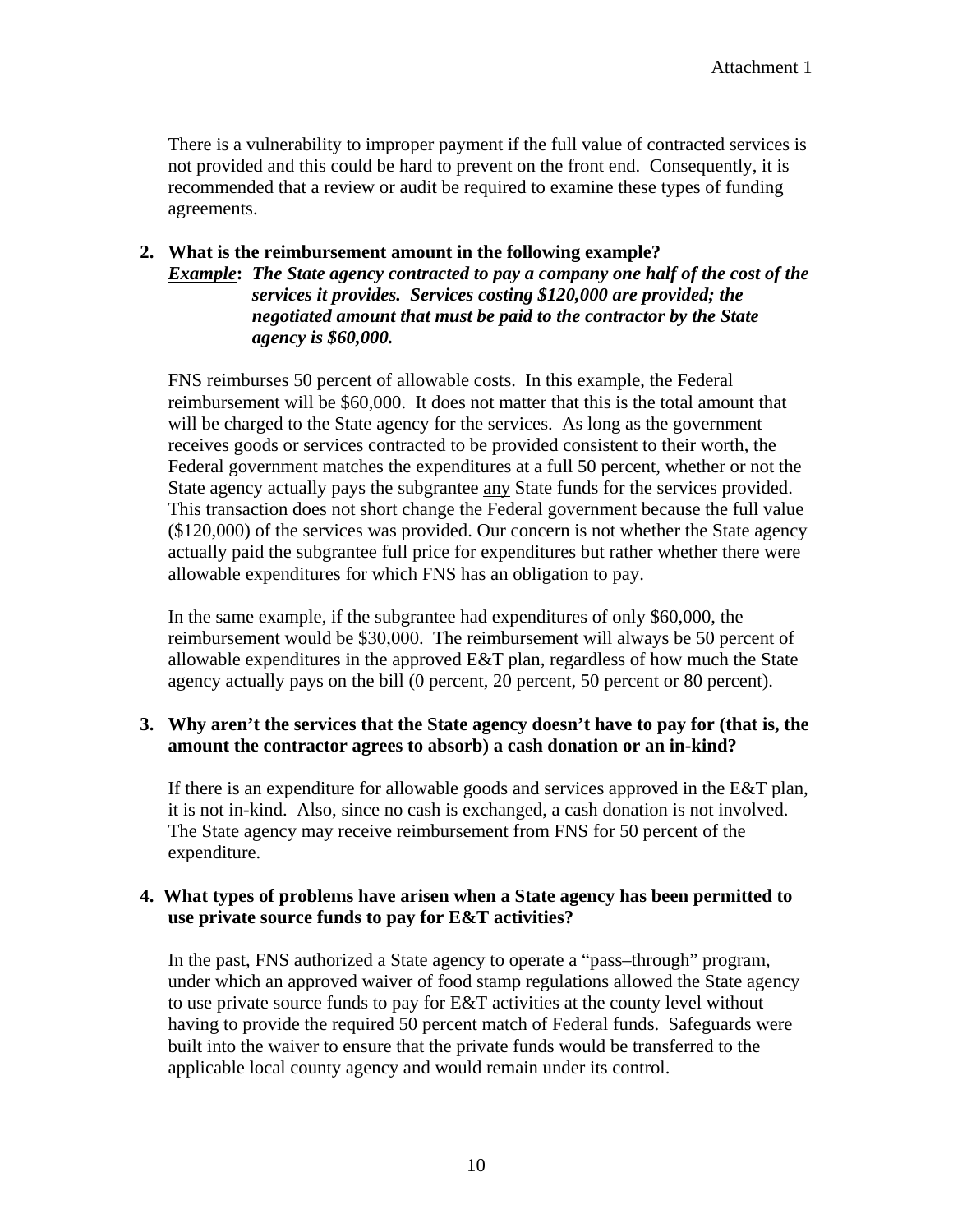A subsequent OIG audit found substantial irregularities and potential fiscal fraud in the pass–through operation. It found that county officials did not obtain local matching funds to fulfill contracted E&T services, but they reported that the matches were made. It also found that there was no support for the costs claimed for reimbursement. The claims were approved because State agency and county officials failed to adequately monitor and review pass–through. As a result, the State agency had to repay \$2.2 million in over–claimed pass–through funds, and several individuals were prosecuted and served time. This is an example of why we believe that closer oversight is warranted in these situations.

## **F. Cash Donations**

#### **1. Is the State agency allowed to receive reimbursement for private cash donations?**

Under certain conditions, reimbursement may be provided for private cash donations spent on E&T. Private cash donations are cash donations from a private source that is not operating under formal agreement with the State agency to provide local FSP services. FSP regulations at 7 CFR 277.4(c)(2) provide that matching costs may consist of project costs financed with cash or in-kind contributions donated by other non-federal public agencies and institutions. Paragraph (d) provides that except as prohibited by paragraph (e) (which prohibits matches for in-kinds from nongovernmental entities for the FSP), all such contributions are allowable when certain conditions are met. Therefore, if cash is donated to a State agency, for it to be allowable for reimbursement the State must obtain a waiver from the Regional office. The waiver is basically a statement that four conditions will be met:

- The cash is under the control of the state (the entity making the donation has no influence on how the money is spent);
- The cash will not revert to the donor;
- There are no strings attached to the cash; and
- There will be no advertising use of the cash donation but acknowledgement of the donation can be made, such as this action was made possible thru a donation from Safeway Groceries, or something along those lines.

A waiver is needed for each cash donation. Only cash donations to the State agency from third parties that are not operating under formal agreement with the State agency to provide local FSP services are considered relevant to this section of regulations.

#### **2. May State agencies obtain general blanket waivers for prior approval in the event they might receive a private donation, providing there are also blanket assurances of compliance to the four conditions cited above?**

No. This pro forma activity circumvents the intent of cash donation waivers. FNS will not provide approvals of prospective blanket waivers because there is no information provided in such waivers, making it not possible to provide the necessary assurances as they pertain to a specific donation. Such waivers should be sought when a specific cash donation is impending at which point FNS will process the waiver expeditiously.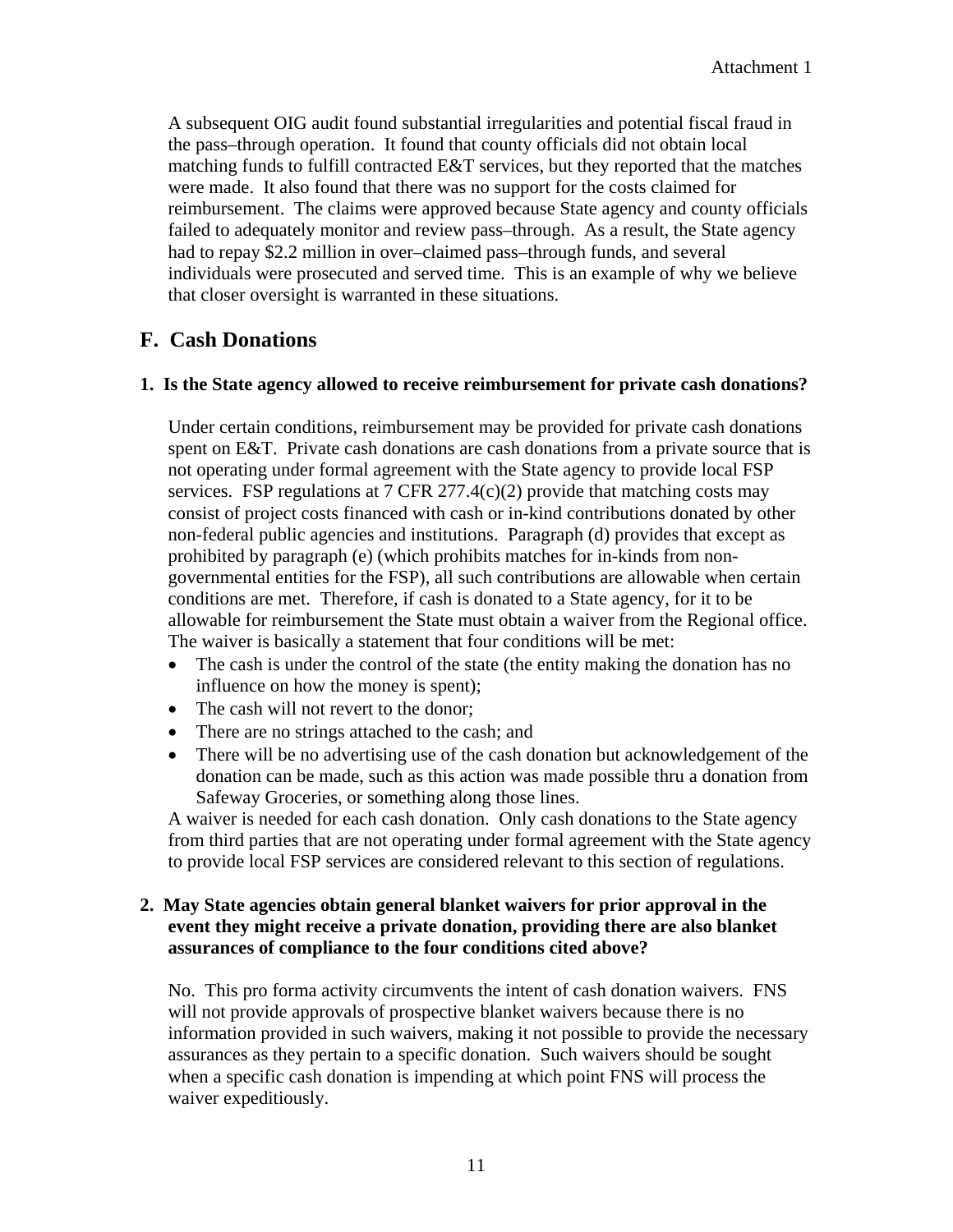## **3. Is cash held by local subgrantees considered private cash that may be federally reimbursed only after a private cash donation waiver has been approved?**

No, a waiver is not necessary in this situation. Funding held by a State subgrantee of the State agency is not considered to be private cash and need not be donated to the State agency in order to be expended for FSP purposes or federally reimbursed. Nothing in Federal policy requires that cash from subgrantees be subjected to the waiver requirements for private cash donation nor donated to the State agency in order to be expended for FSP purposes or federally reimbursed. This funding is simply a financial resource of the subgrantee. Consistent with the State plan, the subgrantee may spend the cash it holds on approved E&T activities and submit its billings to the State agency, at which point the State agency my reimburse the subgrantee for 50 percent of the subgrantee's allowable expenses. (Note that States may have different operating policies.)

#### **4. Are there limitations on the types of private entities that may make cash donations for which the State agency may receive reimbursement?**

Cash donations may be accepted from any entity as long as the State agency obtains a waiver from the Regional office and the cash donation meets waiver conditions (Refer to question F-1 above).

## **5. Once the State agency receives the private cash donation (as long as the donation meets private cash donation conditions and a waiver has been approved), may the state utilize other organizations to perform the actual services (public or private)?**

Yes. The money may be thought of as state revenue to be spent on allowable program expenditures by the State agency and its subagents.

## **G. In-kinds**

## **1. What is the definition of an "in-kind"?**

In Federal grants, "in-kind" means a non-cash contribution, usually the value of volunteer time. But it may also be things like office space. Regulations at 7 CFR 3016.3 define third party in-kind contributions as property or services which benefit a federally assisted project or program and which are contributed by non-Federal third parties without charge to the grantee or a cost-type contractor under the grant agreement. FNS does not consider cash to be an in-kind, although some State agencies may identify cash as an in-kind from a subgrantee or use the term to mean the funds provided by a subgrantee.

## **2. What are common examples of in-kinds?**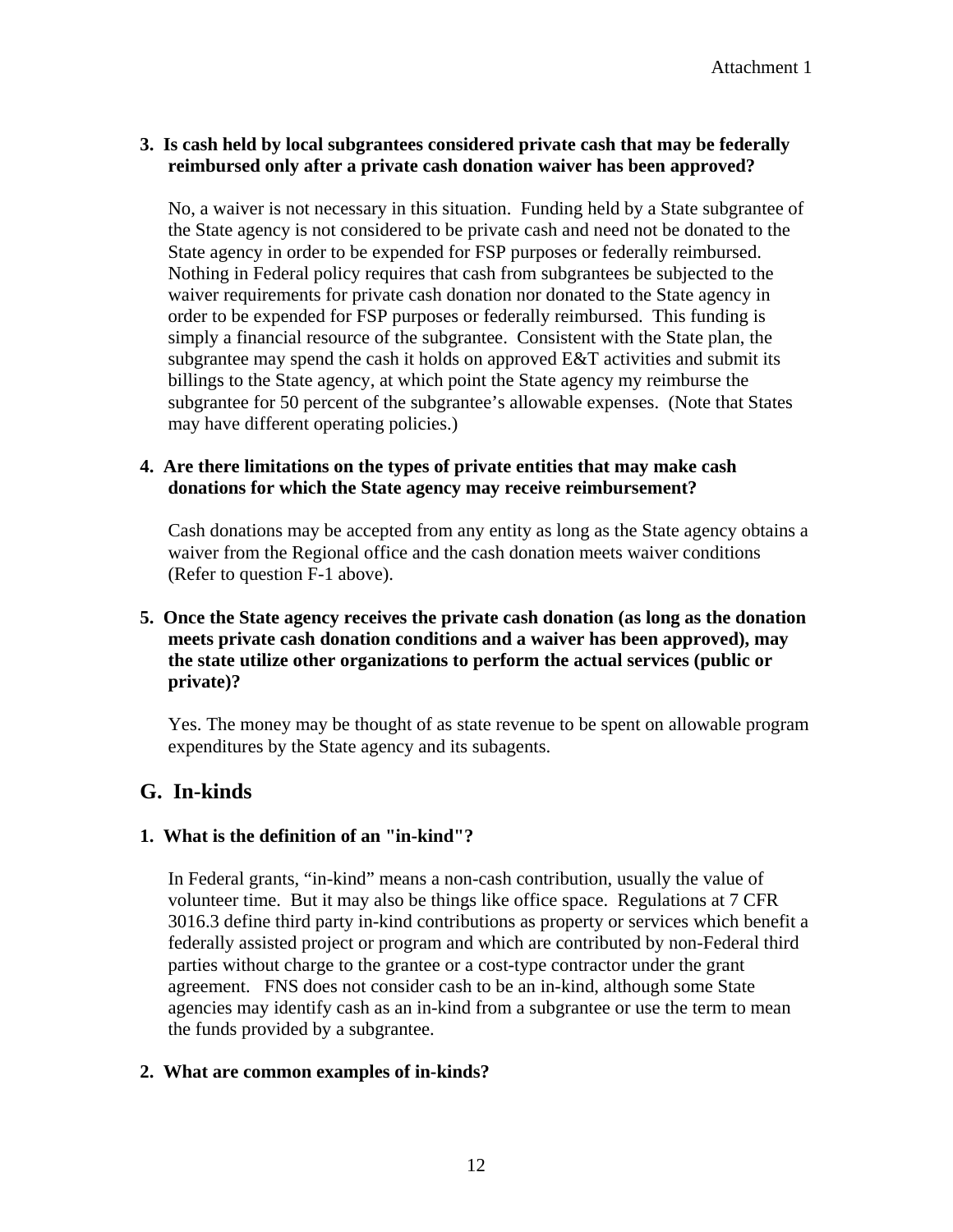Examples of in-kinds benefits may include:

- Use of classroom space from a School District for E&T, when they do not expect reimbursement for use of the space.
- Teachers' time donated by School districts or State university staff time for providing FSE&T education. With use of teachers' time, you must be careful that their time cannot be billable to any other Federal grant.

#### **3. What types of entities are allowed to receive reimbursements for in-kinds?**

For the FSP, only governmental entities may receive reimbursements for in-kinds. A governmental entity is defined as any organization of State or local government that is supported by funds derived from general tax revenues (receipts) of a State or locality specifically allocated from appropriate budgetary authority such as a State legislature, county or local government. Examples of governmental entities that may receive reimbursements for in-kinds include:

- Public entities, which are an arm of government;
- Public libraries:
- State universities: and
- State community colleges.

Refer to FSP regulations at 7 CFR 277.4(e).

#### **4. What types of entities are not allowed receive federal reimbursements for inkinds?**

Entities that may not receive reimbursement for in-kinds include:

- Private entities, even if under contract with State government;
- Private university;
- Private nonprofits (such as YMCA); and
- Public/private organizations. \*

\*There can be entities that are technically classified as public but do not initially appear to be public entities. For example, in one case OGC ruled that the Almond Board was an instrument of government because it was allowed to collect taxes. If there are any doubts about the public nature of a third party contributor, the question should be referred to the Regional office.

Refer to 7 CFR 277.4 (e),

#### **5. What basis is used to determine whether an entity may receive reimbursements for in-kinds?**

To make this determination, the entity's establishing authority and work activity need to be known. For the FSP, only governmental entities may receive reimbursements for in-kinds, per 7 CFR-277.4(e).

#### **6. What basis is used to determine whether a contribution is "in-kind" and if it is, whether it is allowable?**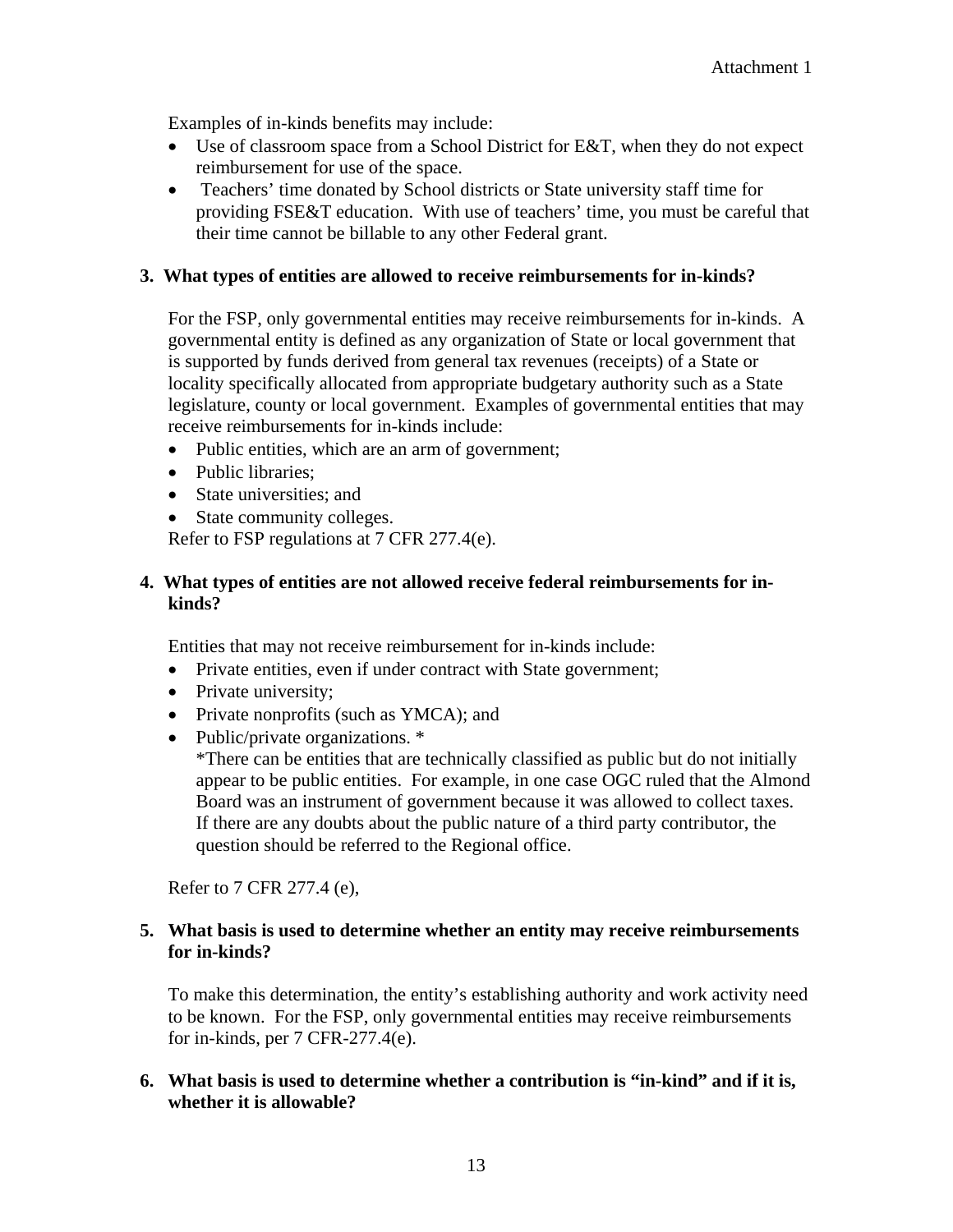The key to understanding policy regarding an in-kind is to know whether the goods or services that were made on behalf of the FSP E&T incurred costs and were in the approved plan. If costs were incurred, then it is not an "in-kind". If in-kinds (services and goods that were free to the provider) were used, you will need to know whether the provider entity is a governmental entity, which is the only type of entity that may receive reimbursement for in-kinds for the FSP.

Using space as an example:

- If space is paid for, then it would qualify as an expenditure that may be reimbursed;
- If space was free no costs were incurred for it it is an in-kind and may be reimbursed by the FSP only if the provider is a governmental entity; and
- If space was free, no costs were incurred so it is an in-kind and may not be reimbursed if provided by non-governmental agencies. This limitation is unique to the FSP.

Using staff as an example:

- If paid staffs devote 10 percent of their time doing an allowable program activity, the costs for that 10 percent are considered expenditures that may be reimbursed;
- If unpaid staffs (volunteers) devote 10 percent of their time doing an allowable program activity and the provider is a governmental entity, the value of the services rendered may be reimbursed; and
- If unpaid staff (volunteers) devote 10 percent of their time doing an allowable program activity and the provider is not a governmental entity, the value of their services may not be reimbursed. Again, this limitation is unique to the FSP.

#### **7. Are Federal reimbursements for private in-kinds allowed by the FSP?**

No. The FSP allows only state and local governments to charge for in-kinds (noncash) as outlays to the FSP, per 7 CFR 277.4(e). Therefore, the status of the subgrantee has to be determined to determine whether in-kinds are allowable. If the subgrantee is a public/private entity, it may be an organization that is not eligible.

#### **8. May a State agency seek 50 percent reimbursement or use the E&T grant to pay for an allowable in-kind from a governmental entity?**

Yes. The State agency may seek reimbursement for 50 percent of the value of the allowable in-kind or expend the E&T grant. For example, if a governmental entity donated space worth \$100, the State agency could receive Federal reimbursement of \$50 (one-half the value of the donated service/item) or expend \$100 of the E&T grant. (Attachment 2 provides an option for on calculating the value of space in government owned buildings.) For services, the State agency may receive Federal reimbursement for one-half of the common market rates for the services rendered or expend the E&T grant. The value of the service actually rendered must be considered. For example, if a medical doctor were to volunteer to hand out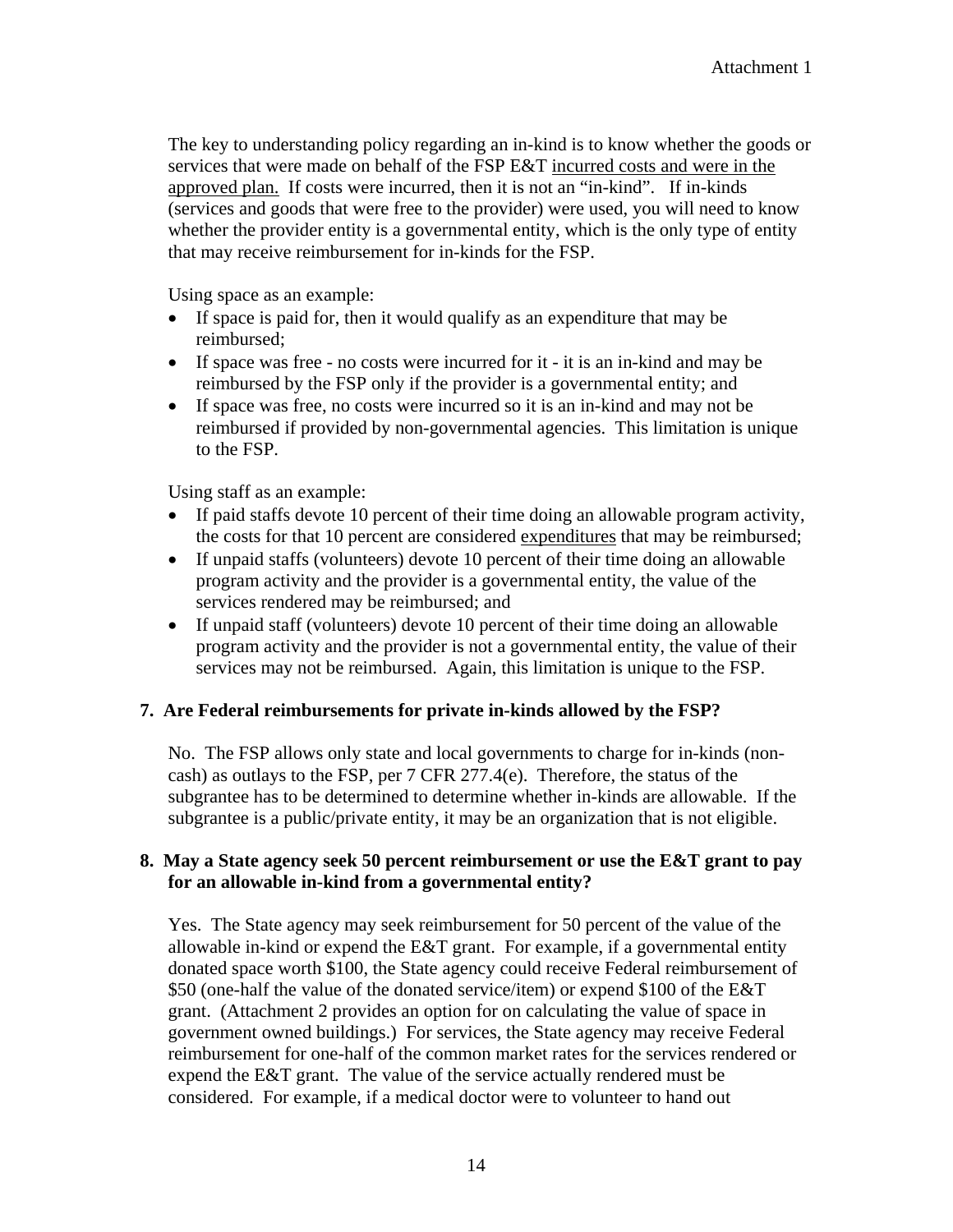pamphlets, the value of the service would not be calculated using doctor's wages. In addition, if more than one entity benefits from the donation of goods or services, they should be cost allocated. For example, if donated computer equipment is used by both E&T and TANF, both programs must bear a portion of the cost.

#### **9. Why don't we reimburse for the value of private in-kinds?**

This answer will walk you through how we arrived at this policy.

7 CFR 277.4(c) provides that "State agency costs for Federal matching funds may consist of ...

(1) "Charges reported on a cash or accrual basis by the State agency as project costs," (2) "Project costs financed with cash contributed or donated to the State agency by other non-Federal public agencies and institutions" and

(3) "Project costs represented by services and real or personal property donated by other non-Federal public agencies and institutions."

7 CFR 277.4 (e) provides that "The value of services rendered by volunteers or the value of goods contributed by third parties, exclusive of the State and Federal agencies, are unallowable for reimbursement purposes under the Food Stamp Program."

We read (c) to mean public agencies and (public) institutions. "Public" means government and non-Federal limits it to the State or local government agency. Thus, paragraph (c) says the State agency may accept and use cash and in-kinds from state or local government agencies and paragraph (e) says the State agency may not claim for the value of in-kinds from private third parties such as private nonprofits, forprofit businesses, and private individuals.

Section 16(a) of the FS Act says we are authorized to reimburse States by paying them 50 percent "of all administrative costs". "Costs" means outlays or expenditures.

We have allowed waivers of 277.4(c) so State agencies may accept and use private cash donations. We do this because when the State spends the cash donation for something it becomes a true administrative cost. In the 1990s OGC advised us that we may not pay for private in-kinds under the FS Act because there is no State expenditure related to the private in-kind, and so there is nothing to reimburse.

Our current policy has been in place for 30 years. On December 17, 1974, FNS issued an interim final rule in which it took exception to the OMB Circular A-102 regarding the payment to State agencies for the value of in-kind goods and services from third parties. The rule did not allow private third party in-kinds to be considered a cost of the State agency. State agency cost was defined as a cash outlay. The regulation allowed costs financed with private cash contributions as long as the State had control of the funds. In-kinds from other agencies of the State were allowable.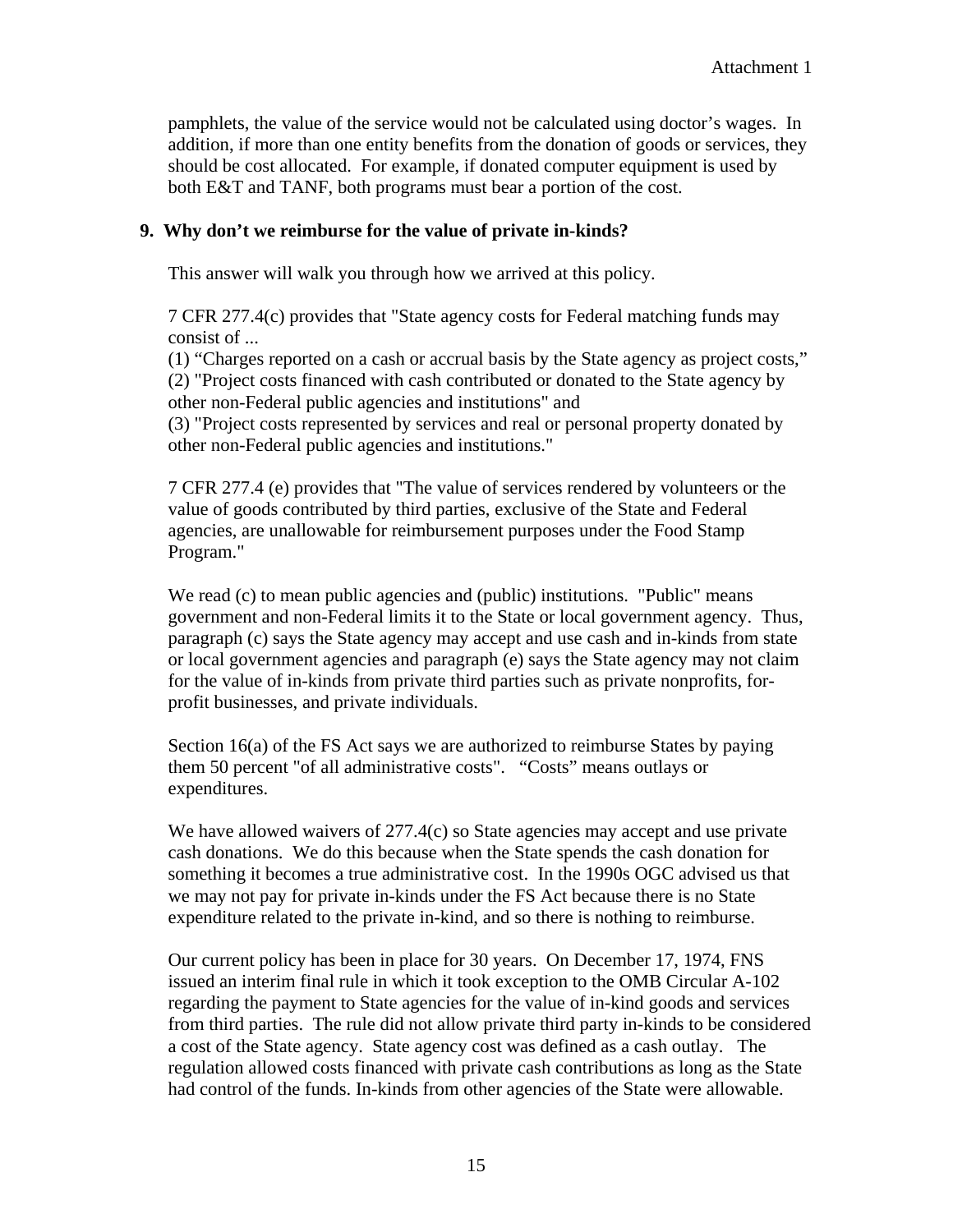The current in-kind language comes from the final rule on payment of administrative costs which was published December 30, 1980. That rule simply restated the 1974 policy on in-kinds.

05/18/06

 I:PDD:PDB: Employment and Training: FY 2006 Meeting: Final ET Financial Qs and As Version3(2).doc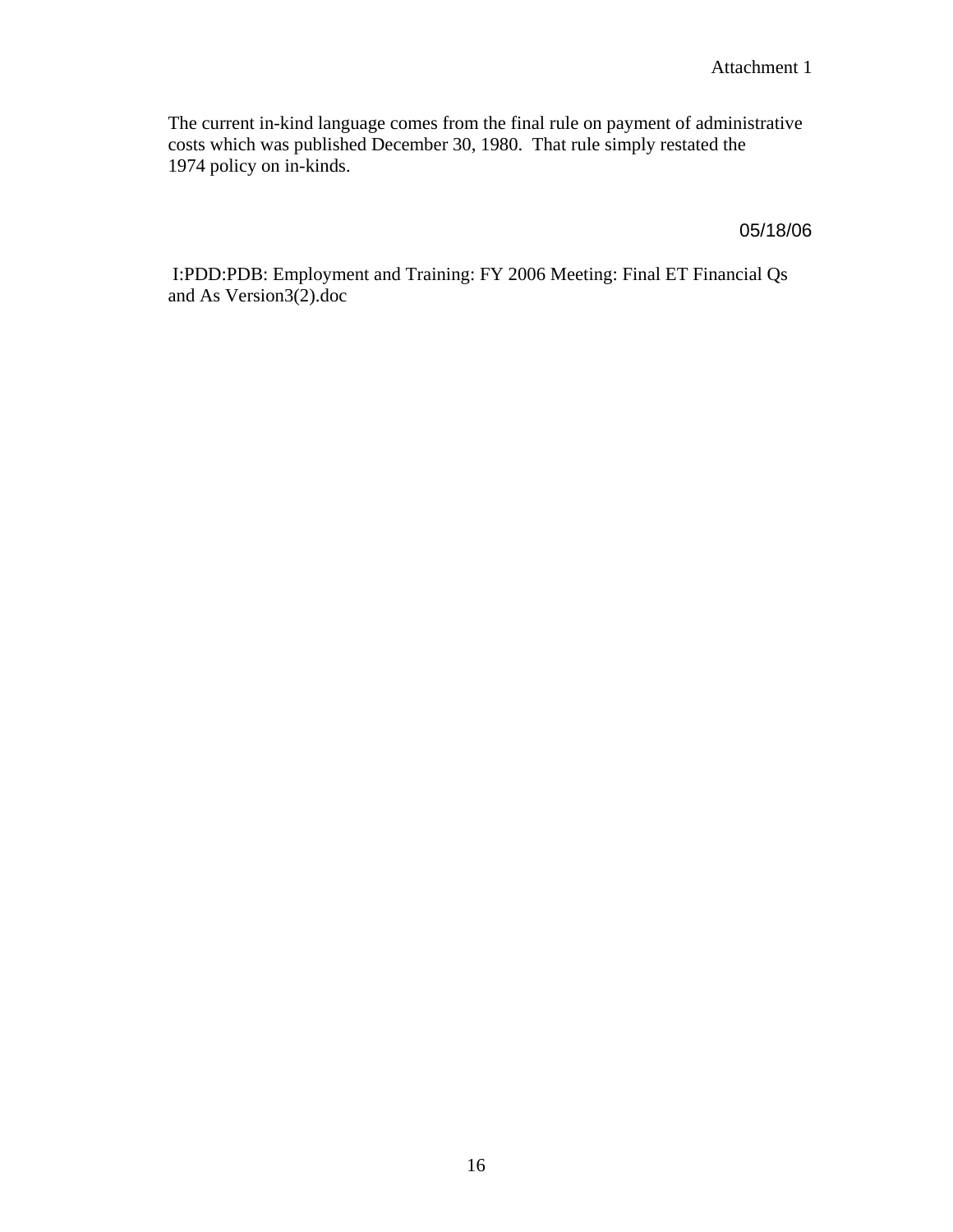#### **April 11, 2006**

Calculations for Space in Government Owned Buildings for use in Food and Nutrition Service Programs

Food Stamp Directors Financial Management Directors All Regions

This memorandum provides a standard cost calculation that may be used in lieu of using actual depreciation cost data to charge the cost of government owned space by FNS grantees. This method is in response to requests from Food Stamp Program grantees for a more simplified, less labor-intensive approach to determining these costs.

Office of Management and Budget (OMB) Circulars require grantees to use depreciation or use allowances for computation of charges for space in government owned buildings. The current OMB Circulars allow construction of a use allowance for space that is fully depreciated; thus we have computed standard costs per square foot, with the help of financial staff of the Cooperative Extension Service.

Use of this standard cost is optional. A grantee may use actual data if available and preferred. In addition, the grantee may use the standard deduction for space charges while using actual expenses for maintenance and operations and they may also use part of the standard cost such as the space or maintenance or utilities costs separately. The State must note in its State Plan how it derived its cost calculations.

Enclosed are detailed computations to show how FNS derived a standard hourly cost per square foot for both the space and for maintenance and operations of that space. A large number of assumptions were necessarily made, such as the number of days that the building was open, and the number of hours per day that the space was available for use. These factors were considered so that all users paid for a portion of the unused time. The total yearly cost was prorated per day and then per hour.

These calculations resulted in an hourly charge for space of .002041 per square foot. Using this standard allowance, an average classroom of 1000 square feet would result in an hourly charge of \$2.04. A similar calculation was done for maintenance and utility costs. This amount was determined to be .003265 per hour per square foot. For the same 1,000 square feet of space, there would be a \$3.27 charge. A total of \$5.31 (\$2.04 + \$3.27) per hour could be charged for 1,000 square feet of space in use for one hour.

Please share this information with Food Stamp State agencies and other FNS State agencies as appropriate. An electronic copy of this document will be sent to you.

 /s/ Lael Lubing **Director** Grants Management

Enclosure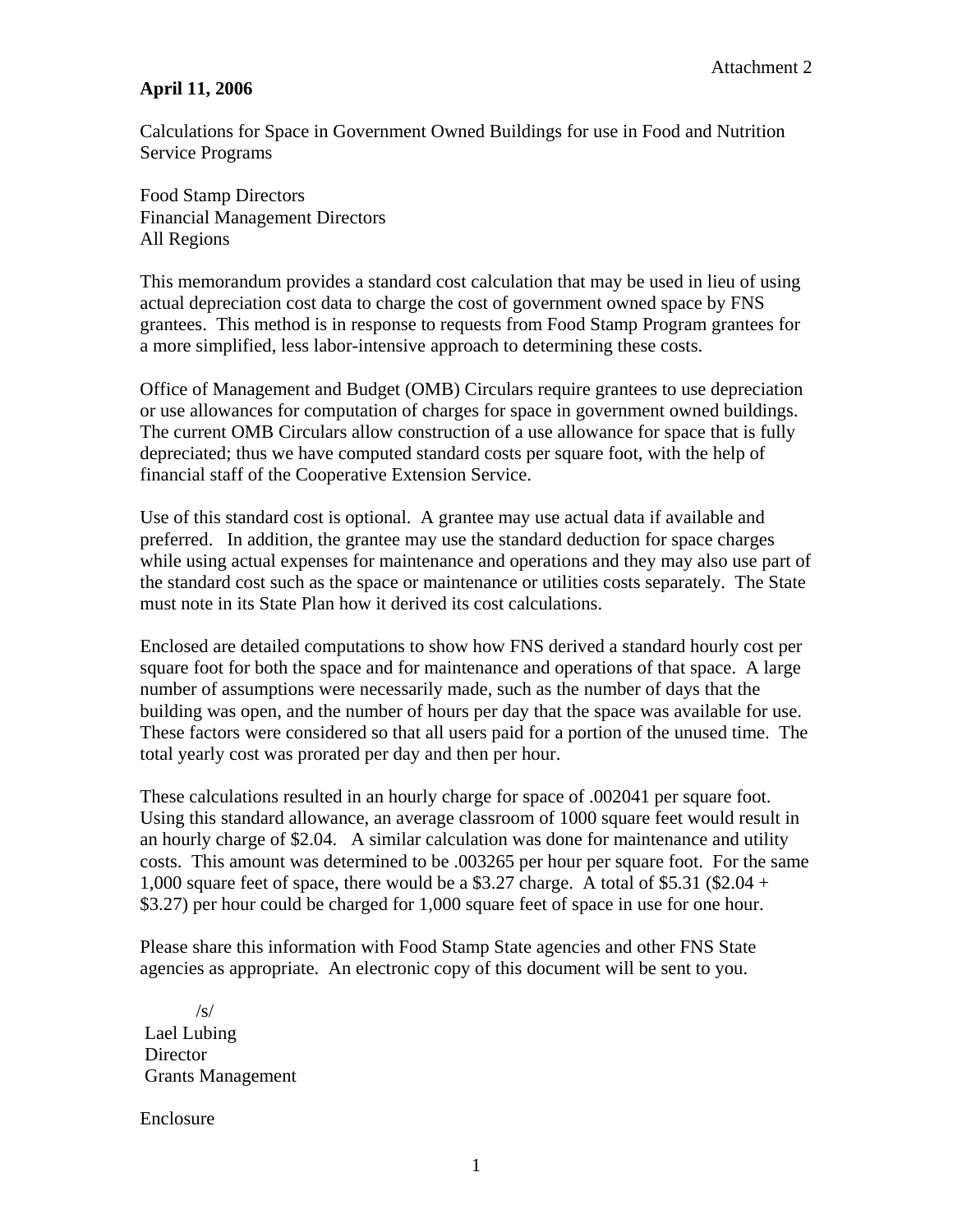## Formulas and Examples

## Standard Space Cost

 $[(\$200/\text{sq ft replacement} / 40 \text{ yr depreciation}) = \$5] + [\$8 O\&M/\text{sq ft}] = \$13/\text{sq}$ ft/yr

Ongoing Use Space Calculation Formula (example – county buildings):

Actual use formula based on hours: Actual square footage x days/year x hours/day x constant  $=$  \$ amount allowed for space/year

Example\*

1,000 sq ft x 50 days/yr x 8 hours/day x  $0.005306 = $2,122.40$  per year

\*See next page for calculation of hourly rate constant

Actual use formula based on FTEs:

Actual square footage x (total FSNE FTEs/total FTEs) x \$13 standard space allowance = \$ amount allowed for space/year

Example

1,000 sq ft x (1.35 FSNE FTEs/4.5 total FTEs) x  $$13 = $3,900$  per year

Incidental Use Space Calculation option (example schools)

Actual use formula based on space standard (1,000 sq ft classroom) Number of standard space units x hours/year x hourly rate standard  $=$  \$ amount allowed for space

Example

3 classrooms x 12 hours/year/classroom x  $\frac{$5}{5}$ .30/hour = \$190.80 per year